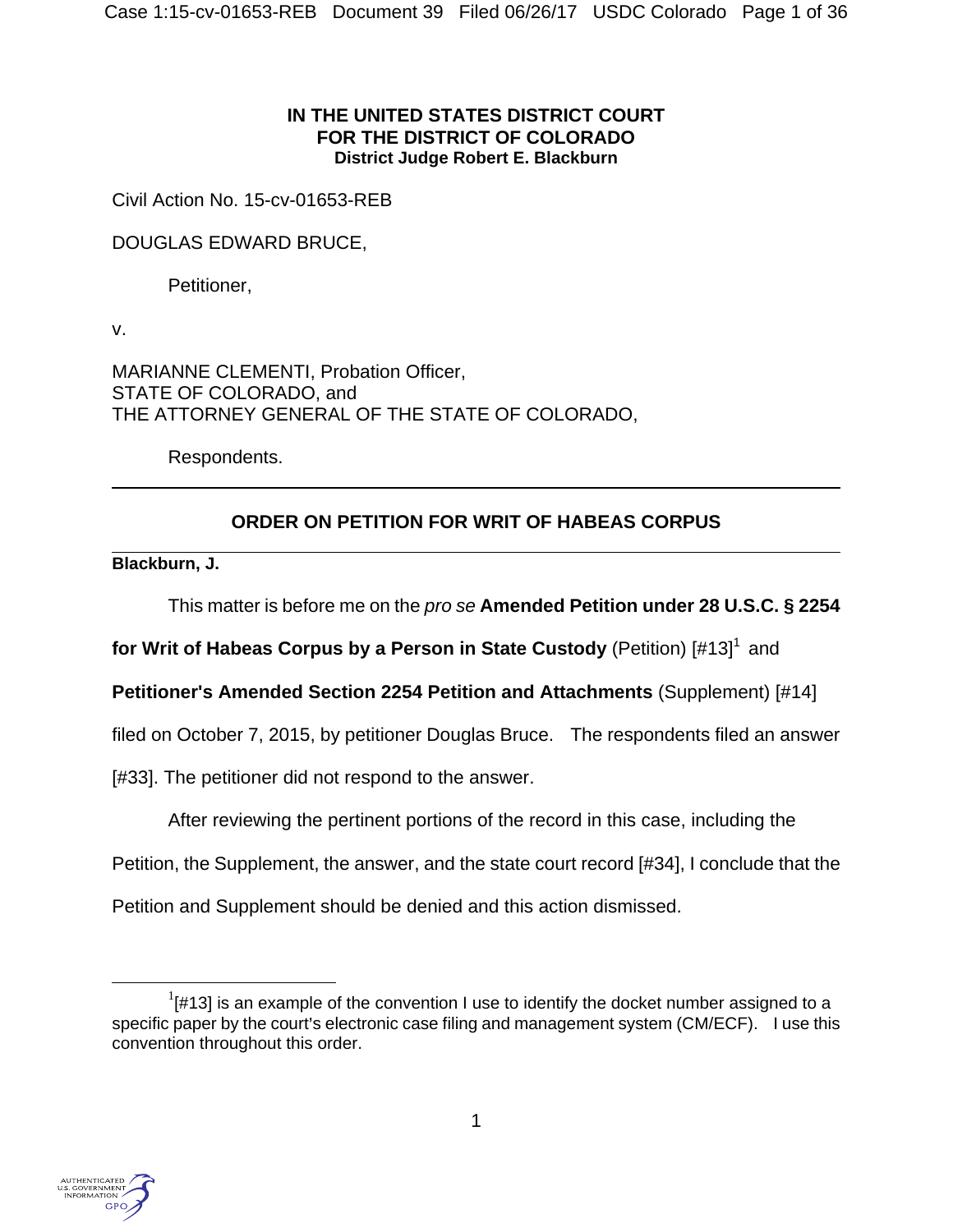### **I. Background**

Petitioner is challenging the validity of his conviction and sentence in Denver

County District Court case number 11CR10091 The factual background of petitioner's

crimes and conviction is summarized in the Colorado Court of Appeals' (CCA's) direct

appeal opinion as follows:

In 2001, Bruce established Active Citizens Together (ACT), a Colorado nonprofit corporation that he controlled.

In April 2006, Bruce filed his Colorado individual income tax return for the 2005 tax year. The return showed no taxable income, despite the fact that Bruce had earned wages of nearly \$40,000, and he requested a refund of \$1670. One month later, the Colorado Department of Revenue (the Department) sent Bruce a letter informing him that his return had been selected for examination and requesting that he submit documentation substantiating the figures on his return within thirty-one days.

Bruce did not immediately respond to the Department's letter, and he did not file Colorado individual income tax returns for the 2006 and 2007 tax years.

In April 2009, Bruce responded to the Department's May 2006 request for documentation. Bruce informed the Department that despite receiving a salary, he had no taxable income in 2005 because he had donated more than the amount of his salary to ACT.

 Upon review of Bruce's documentation and further Case investigation, the Department discovered numerous discrepancies, including the following:

> Bruce deposited almost \$2,000,000 into ACT's account, which apparently accrued substantial interest, but neither Bruce's nor ACT's tax returns reported such interest. In a conversation with a Department investigator, Bruce characterized a large deposit from him to ACT as a loan.

Bruce used ACT funds for personal purposes.

ACT engaged in substantial lobbying activities, contrary to its tax exempt nonprofit status.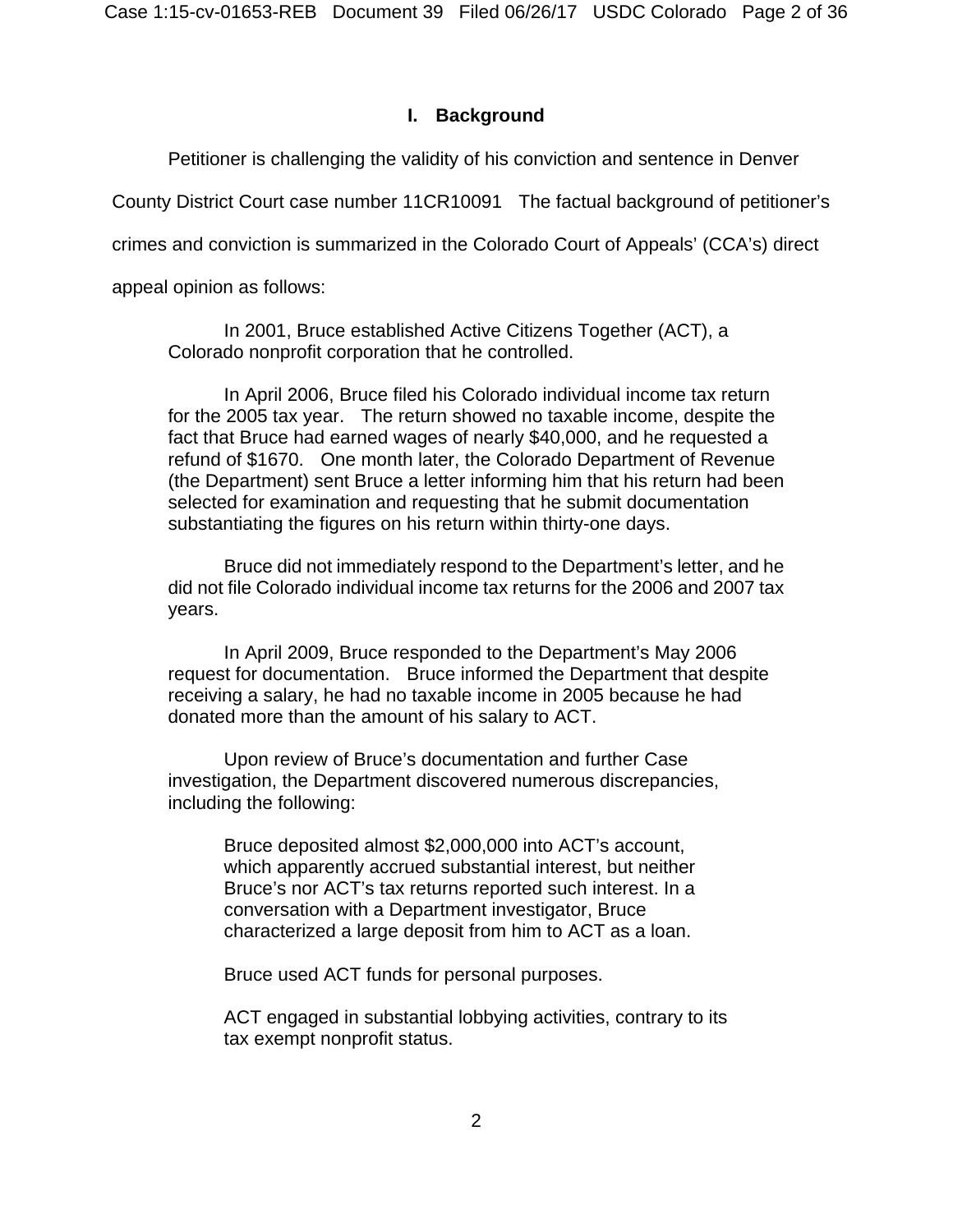Based on its review and investigation, the Department determined that Bruce's 2005 tax return was materially false because it did not include all of Bruce's income.

Subsequently, a grand jury indicted Bruce for (1) tax evasion; (2) filing a false tax return; (3) attempting to influence a public servant, based on Bruce's April 2009 response to the Department's May 2006 inquiry; and (4) failing to file a tax return or to pay tax. The case proceeded to a jury trial, and the jury convicted Bruce as charged.

[#9-8 at 2-3].

1

Petitioner initiated this action on August 3, 2015. I conducted a preliminary review

and dismissed all claims as procedurally barred from federal habeas review, except for

Claims Twenty, Twenty-Eight, Thirty, Thirty-One, Thirty-Two, and Thirty-Three. [#31].

The claims for relief that remain are

(20) Trial court openly sided against Petitioner during the trial by making derogatory remarks about Petitioner's witnesses;<sup>2</sup>

(28) Criminal charges are arbitrary and capricious when a civil resolution is available for the same action;

(30) Prosecution improperly informed the jury about a pretrial motion Petitioner filed regarding the statute of limitations on felony prosecutions;

(31) "The AG engaged in scurrilous personal attacks on petitioner throughout the trial to inflame juror passions" by stating Petitioner is notorious, a charlatan, outrageous, a diatribe, and infamous;

(32) Trial court denied Petitioner's presentation of character evidence from two Colorado congressmen; and

(33) Trial court denied Petitioner's redirect of his own testimony.

<sup>2</sup> Claim Twenty in the Amended Section 2254 Petition and Attachments, [#14], raises two issues, cumulative testimony by two congressman and the derogatory remarks by the court. Because Claim Thirty-Two also addresses the cumulative testimony issue, I read Claim Twenty to address only the derogatory remarks claim.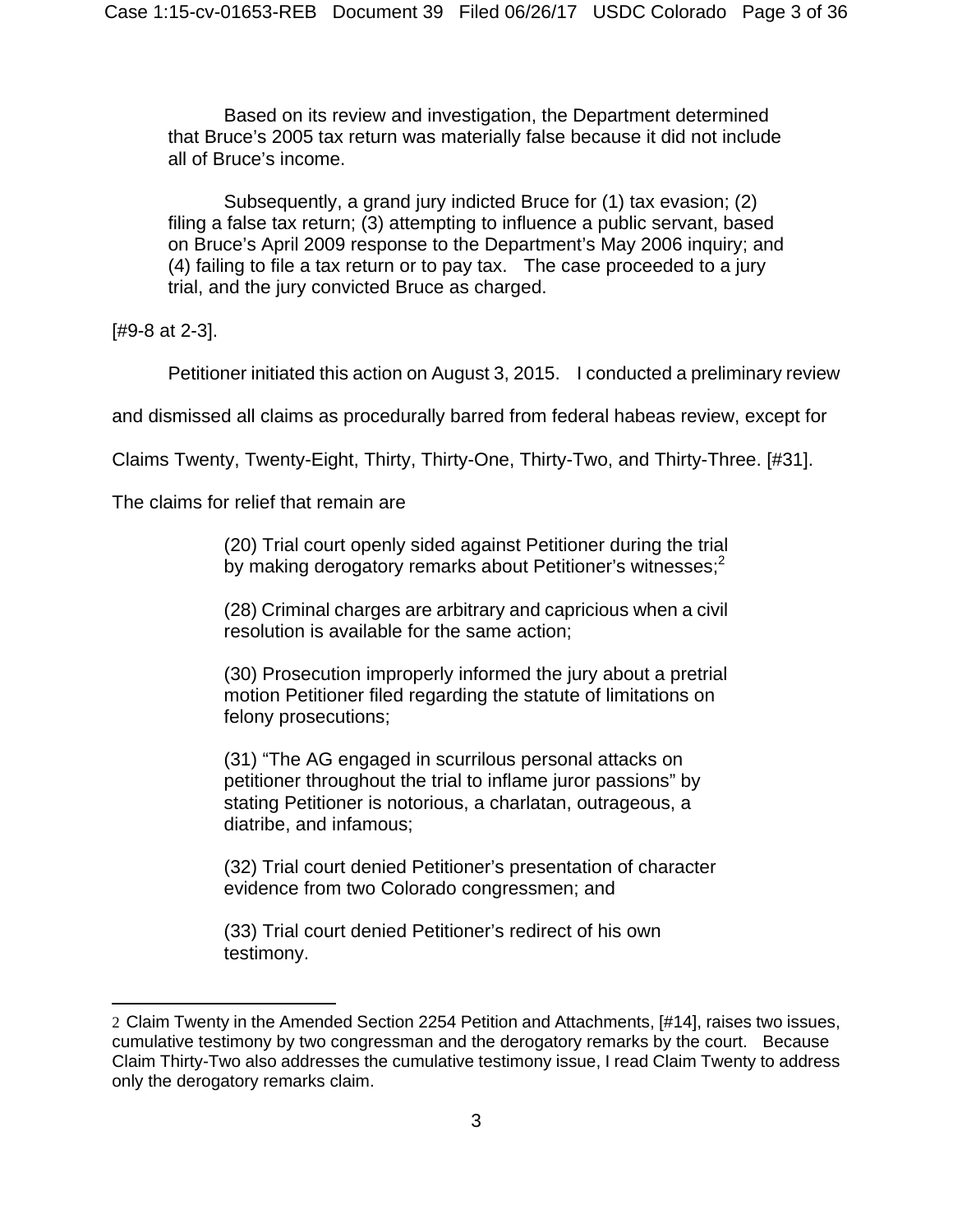### **II. Analysis**

# **A. Standard of Review**

I must construe the Petition and Supplement liberally because the petitioner is not

represented by an attorney. *See Haines v. Kerner*, 404 U.S. 519, 520 (1972); *Hall v.* 

*Bellmon*, 935 F.2d 1106, 1110 (10th Cir. 1991). However, I cannot act as an advocate

for a *pro se* litigant. *See Hall*, 935 F.2d at 1110.

Title 28 U.S.C. § 2254(d) provides that a writ of habeas corpus may not be issued with respect to any claim that was adjudicated on the merits in state court, unless the state court adjudication:

(1) resulted in a decision that was contrary to, or involved an unreasonable application of, clearly established Federal law, as determined by the Supreme Court of the United States; or

(2) resulted in a decision that was based on an unreasonable determination of the facts in light of the evidence presented in the State court proceeding.

28 U.S.C. § 2254(d).

I review claims of legal error and mixed questions of law and fact pursuant to 28 U.S.C. § 2254(d)(1). **See Cook v. McKune**, 323 F.3d 825, 830 (10th Cir. 2003). The threshold question pursuant to  $\S 2254(d)(1)$  is whether the petitioner seeks to apply a rule of law that was clearly established by the Supreme Court of the United States at the time his conviction became final. *See Williams v. Taylor*, 529 U.S. 362, 390 (2000). The "review under  $\S 2254(d)$  is limited to the record that was before the state court that adjudicated the prisoner's claim on the merits." **Cullen v. Pinholster**, 563 U.S. 170, 181 (2011). "Finality occurs when direct state appeals have been exhausted and a petition for writ of certiorari from this Court has become time barred or has been disposed of."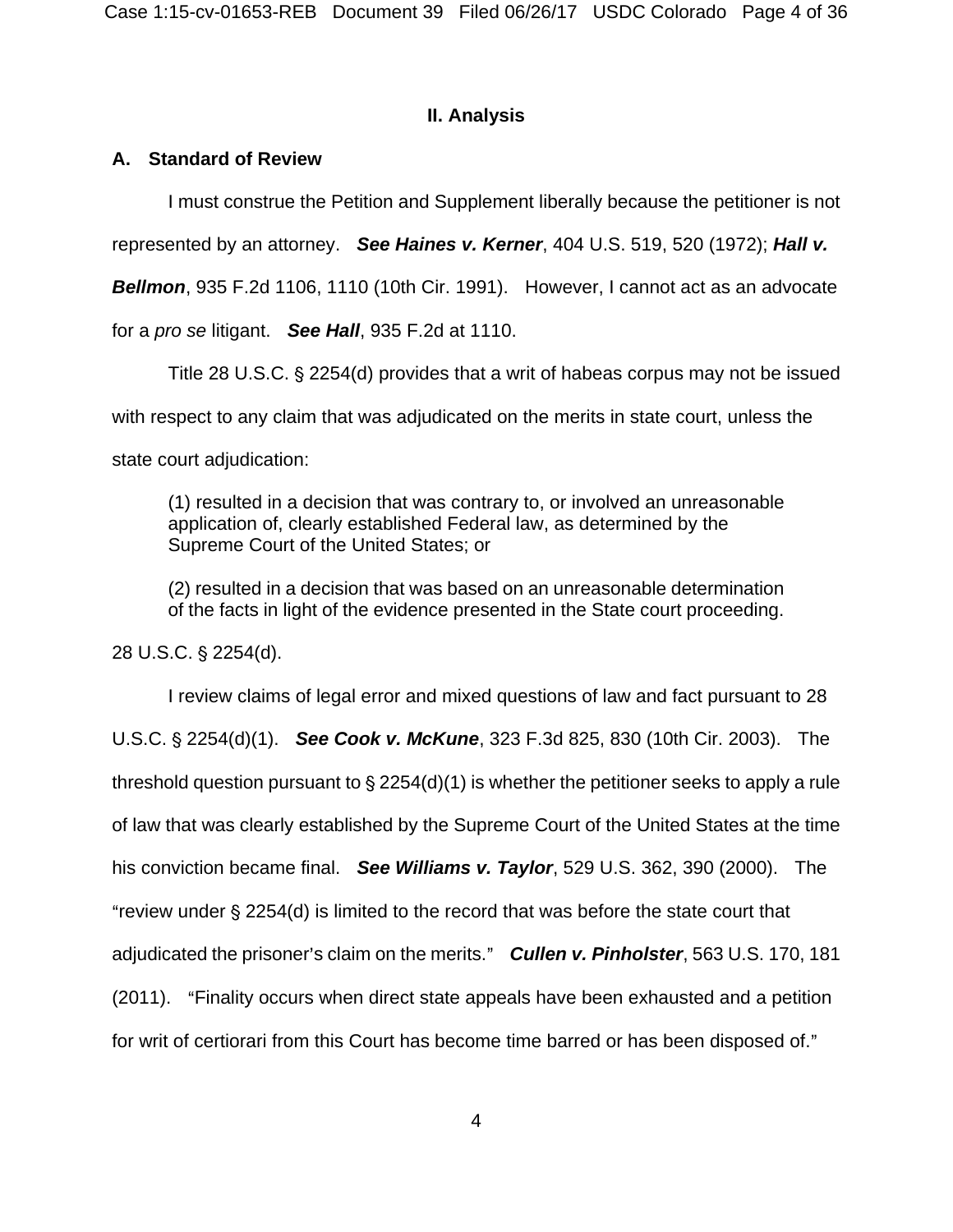*Greene v. Fisher*, 565 U. S. 34, 39 (2011) (citing *Griffith v. Kentucky*, 479 U.S. 314,

321, n. 6 (1987).

Clearly established federal law "refers to the holdings, as opposed to the dicta, of

[the Supreme] Court's decisions as of the time of the relevant state-court decision."

*Williams*, 529 U.S. at 412. Furthermore,

clearly established law consists of Supreme Court holdings in cases where the facts are at least closely-related or similar to the case *sub judice*. Although the legal rule at issue need not have had its genesis in the closely-related or similar factual context, the Supreme Court must have expressly extended the legal rule to that context.

*House v. Hatch*, 527 F.3d 1010, 1016 (10th Cir. 2008).

If there is no clearly established federal law, that is the end of my inquiry pursuant

to  $\S 2254(d)(1)$ . **See id.** at 1018. If a clearly established rule of federal law is

implicated, I must determine whether the state court's decision was contrary to or an

unreasonable application of that clearly established rule of federal law. *See Williams*,

529 U.S. at 404-05.

A state-court decision is contrary to clearly established federal law if: (a) "the state court applies a rule that contradicts the governing law set forth in Supreme Court cases"; or (b) "the state court confronts a set of facts that are materially indistinguishable from a decision of the Supreme Court and nevertheless arrives at a result different from [that] precedent." Maynard [*v. Boone*], 468 F.3d [665,] 669 [(10th Cir. 2006)] (internal quotation marks and brackets omitted) (quoting **Williams**, 529 U.S. at 405). "The word 'contrary' is commonly understood to mean 'diametrically different,' >opposite in character or nature,= or >mutually opposed.= @ *Williams*, 529 U.S. at 405 (citation omitted).

A state court decision involves an unreasonable application of clearly established federal law when it identifies the correct governing legal rule from Supreme Court cases, but unreasonably applies it to the facts. *Id.* at 407-08. Additionally, we have recognized that an unreasonable application may occur if the state court either unreasonably extends, or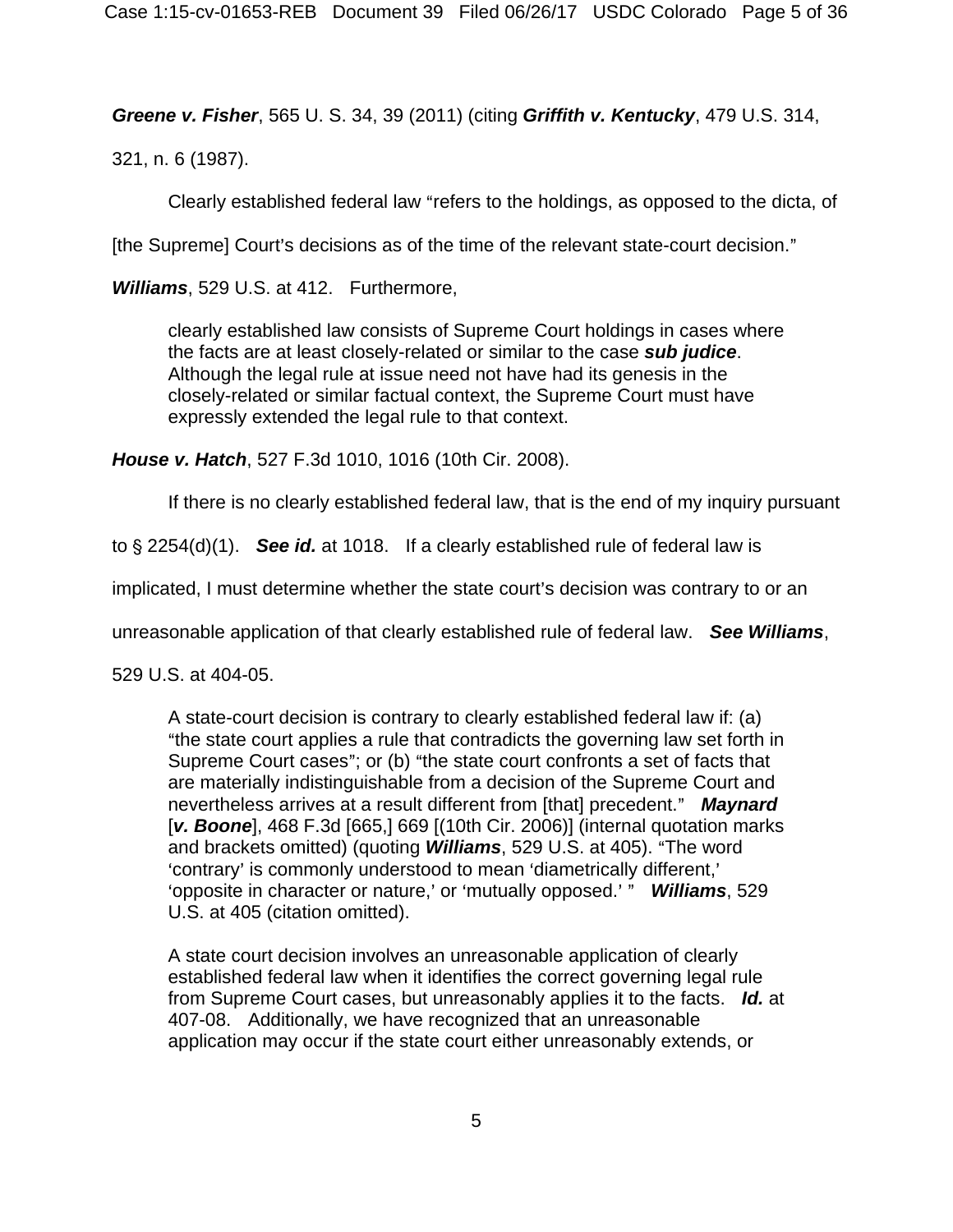unreasonably refuses to extend, a legal principle from Supreme Court precedent to a new context where it should apply. *Carter* [*v. Ward*], 347 F3d. [860,] 864 [10th Cir. 2003] (quoting *Valdez* [*v. Ward*], 219 F.3d [1222] 1229-30 [10th Cir. 2000]).

*House,* 527 F.3d at 1018.

My inquiry pursuant to the "unreasonable application" clause is an objective one.

**See Williams**, 529 U.S. at 409-10. "[A] federal habeas court may not issue the writ

simply because that court concludes in its independent judgment that the relevant

state-court decision applied clearly established federal law erroneously or incorrectly.

Rather that application must also be unreasonable." **Id.** at 411. "[A] decision is

>objectively unreasonable when most reasonable jurists exercising their independent

judgment would conclude the state court misapplied Supreme Court law." **Maynard**,

468 F.3d at 671 (internal quotation marks omitted). In addition,

evaluating whether a rule application was unreasonable requires considering the rule's specificity. The more general the rule, the more leeway courts have in reaching outcomes in case-by-case determinations. [I]t is not an unreasonable application of clearly established Federal law for a state court to decline to apply a specific legal rule that has not been squarely established by [the Supreme] Court.

*Harrington v. Richter*, 562 U.S. 86, 101 (2011) (internal quotation marks and citation omitted). I "must determine what arguments or theories supported or . . . could have supported[] the state court's decision" and then "ask whether it is possible fairminded jurists could disagree that those arguments or theories are inconsistent with the holding in a prior decision of [the Supreme] Court." **Id.** at 102. "[E]ven a strong case for relief does not mean the state court's contrary conclusion was unreasonable." **Id.** (citation omitted). "Section 2254(d) reflects the view that habeas corpus is a guard against extreme malfunctions in the state criminal justice systems, not a substitute for ordinary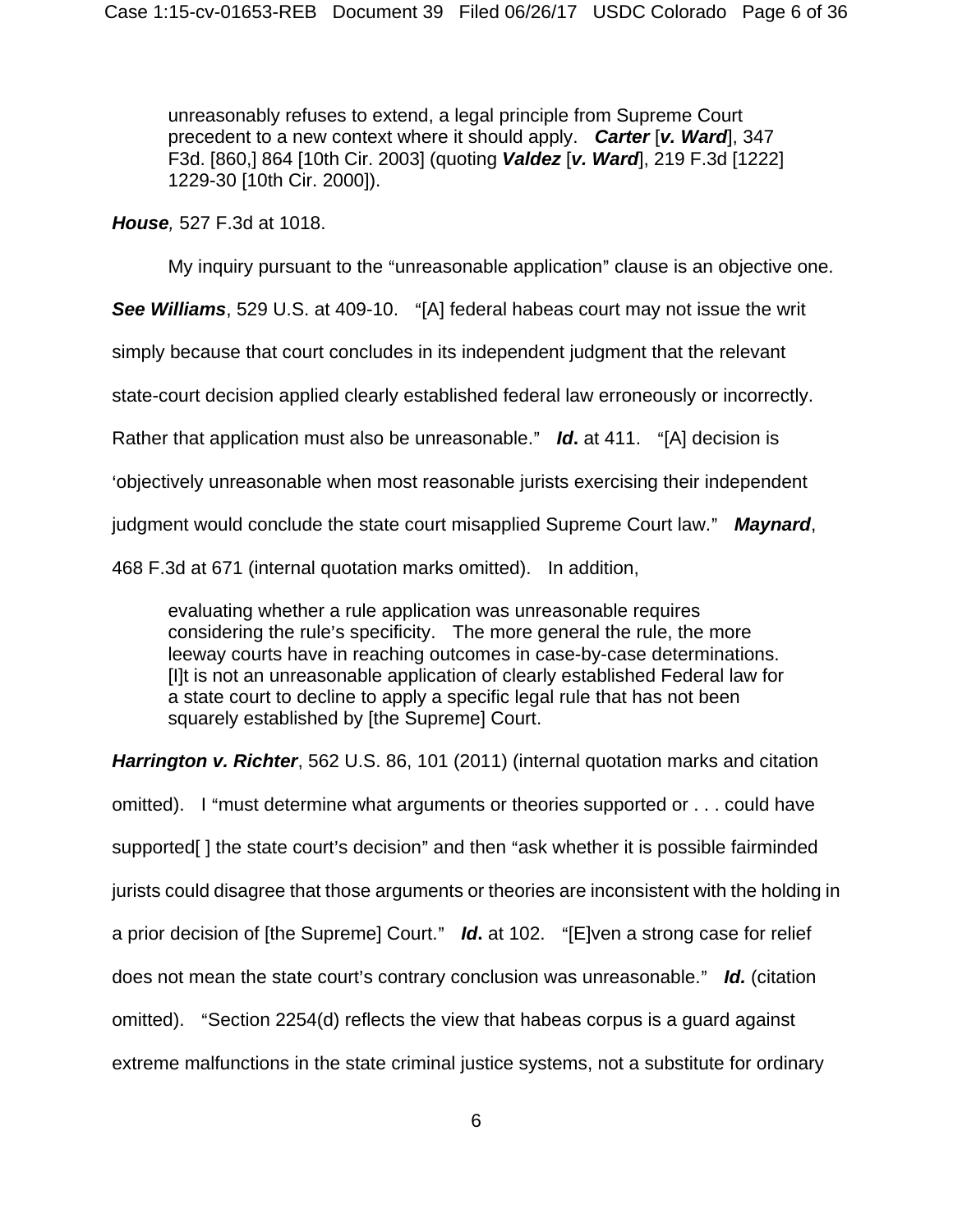error correction through appeal." *Id.* at 102-03 (internal quotation marks and citation omitted).

Under this standard, "only the most serious misapplications of Supreme Court precedent will be a basis for relief under § 2254." Maynard, 468 F.3d at 671.

Furthermore,

[a]s a condition for obtaining habeas corpus relief from a federal court, a state prisoner must show that the state court's ruling on the claim being presented in federal court was so lacking in justification that there was an error well understood and comprehended in existing law beyond any possibility for fairminded disagreement.

*Richter*, 562 U.S. at 103.

I review claims of factual errors pursuant to 28 U.S.C. § 2254(d)(2). See

*Romano v. Gibson*, 278 F.3d 1145, 1154 n.4 (10th Cir. 2002). Section 2254(d)(2)

allows a court to grant a writ of habeas corpus only if the state court decision was based

on an unreasonable determination of the facts in light of the evidence presented.

Pursuant to  $\S 2254(e)(1)$ , I must presume that the state court's factual determinations are

correct, *see Sumner v. Mata*, 455 U.S. 591, 592-93 (1982), and the petitioner bears the

burden of rebutting the presumption by clear and convincing evidence, *see Houchin v.* 

**Zavaras**, 107 F.3d 1465, 1470 (10th Cir. 1997). "The standard is demanding but not

insatiable . . . [because] '[d]eference does not by definition preclude relief.' " **Miller-El** 

*v. Dretke*, 545 U.S. 231, 240 (2005) (quoting *Miller-El v. Cockrell*, 537 U.S. 322, 340

(2003)).

A claim, however, may be adjudicated on the merits in state court even in the absence of a statement of reasons by the state court for rejecting the claim. *Richter*, 562 U.S. at 98 ("[D]etermining whether a state court's decision resulted from an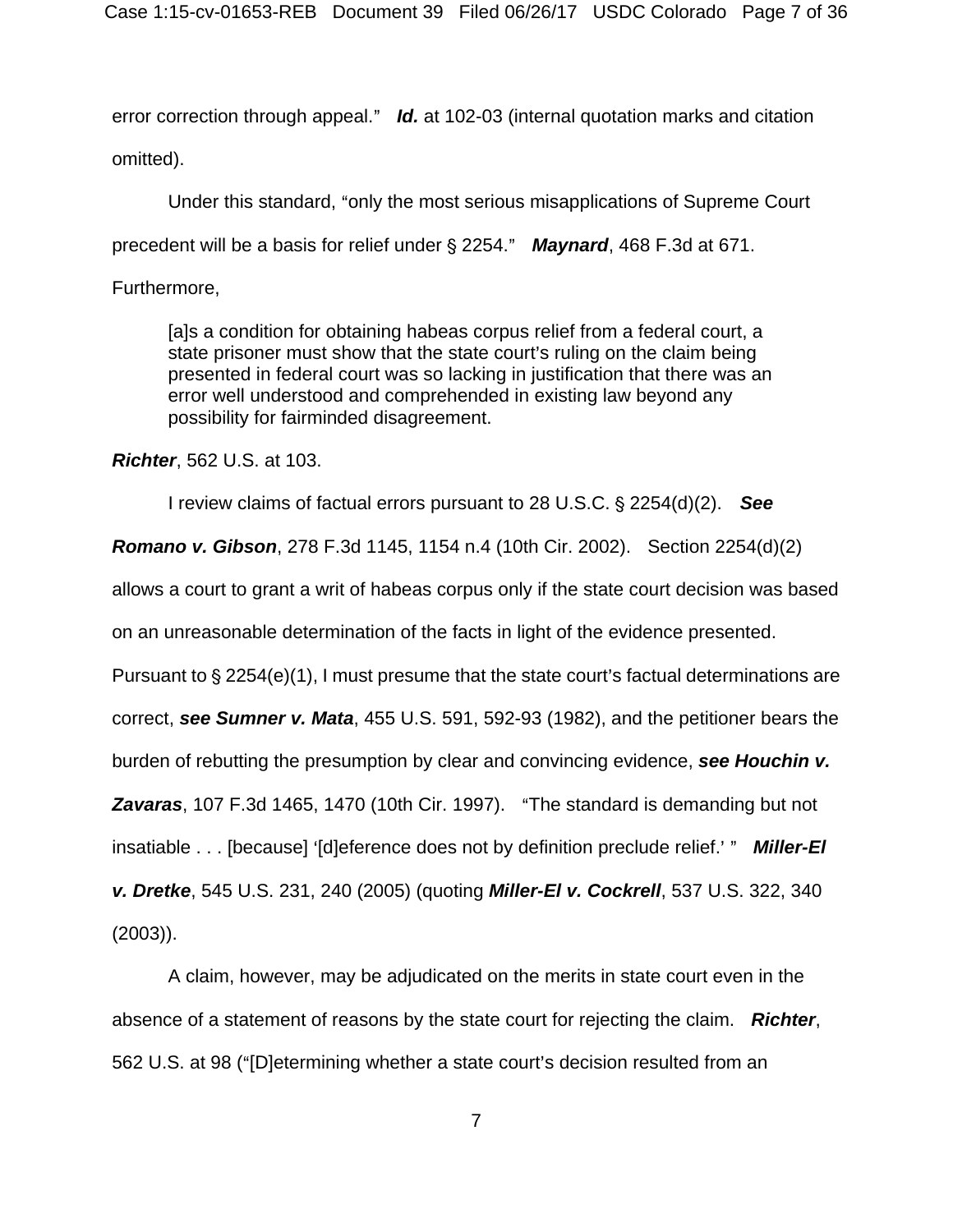unreasonable legal or factual conclusion does not require that there be an opinion from the state court explaining the state court's reasoning". Further, "[w]hen a federal claim has been presented to a state court and the state court has denied relief, it may be presumed that the state court adjudicated the claim on the merits in the absence of any indication or state-law procedural principles to the contrary." Id. at 99.

In other words, I "owe deference to the state court's *result*, even if its reasoning is not expressly stated." **Aycox v. Lytle**, 196 F.3d 1174, 1177 (10th Cir. 1999). Therefore, I "must uphold the state court's summary decision unless [my] independent review of the record and pertinent federal law persuades [me] that [the] result contravenes or unreasonably applies clearly established federal law, or is based on an unreasonable determination of the facts in light of the evidence presented." Id. at 1178. "[T]his independent review should be distinguished from a full de novo review of the petitioner's claims." *Id.* (internal quotation marks and citation omitted). Likewise, I apply the AEDPA deferential standard of review when a state court adjudicates a federal issue relying solely on a state standard that is at least as favorable to the petitioner as the federal standard. *See Harris v. Poppell*, 411 F.3d 1189, 1196 (10th Cir. 2005). If a claim was not adjudicated on the merits in state court, and if the claim also is not procedurally barred, I must review the claim *de novo* and the deferential standards of ' 2254(d) do not apply. *See Gipson v. Jordan*, 376 F.3d 1193, 1196 (10th Cir. 2004).

**B. Merits of Claims** 

### **1. Claim Twenty**

 Petitioner asserts that the trial judge announced in front of the jury that the petitioner's witnesses, two of which were sitting members of Congress, would not be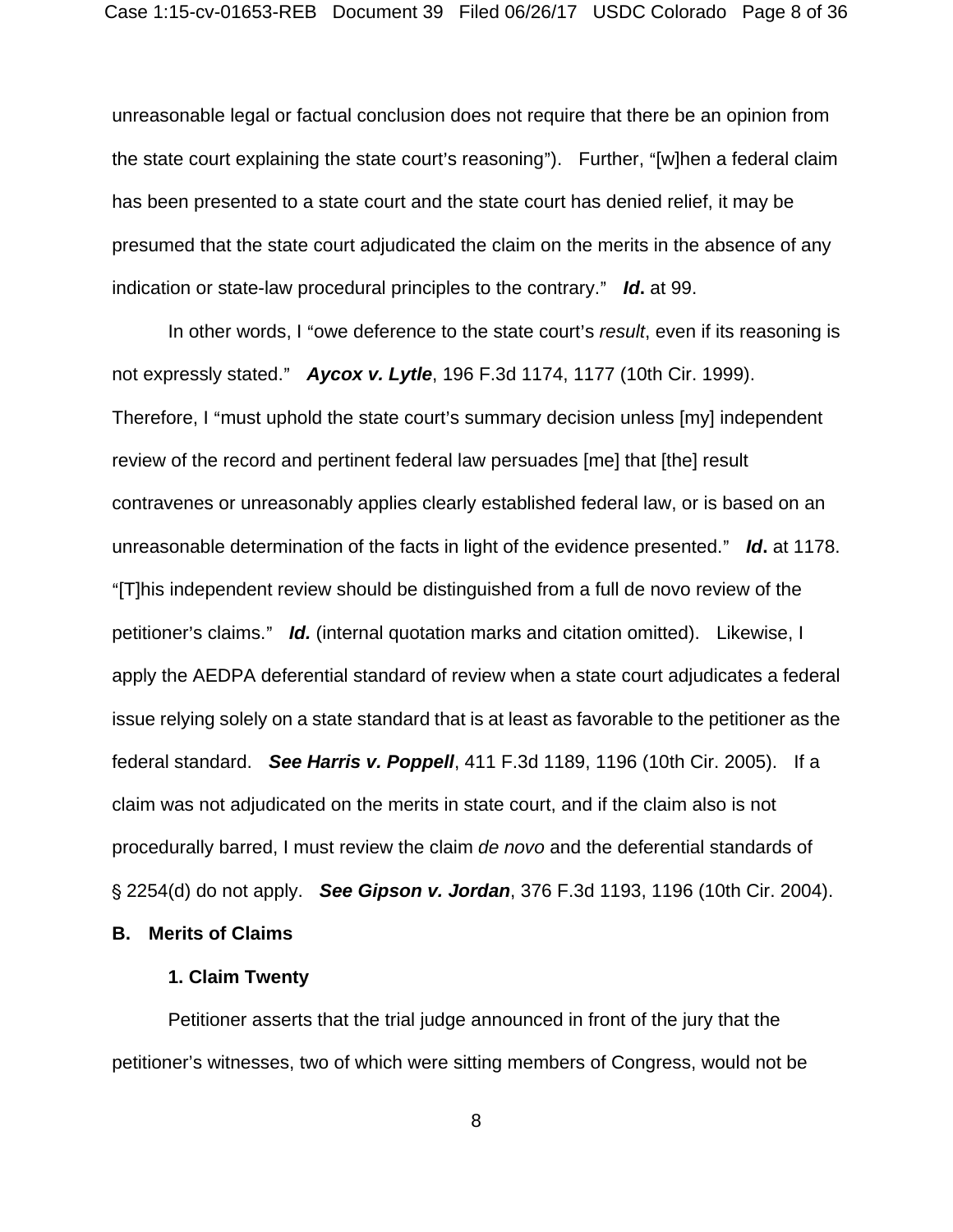allowed to testify because their testimony would be "cumulative" and of "little value." [#14 at 13]. Petitioner further asserts that he has a right to call witnesses under the Sixth and Fourteenth Amendments. [*Id.*] He also contends that when a judge makes derogatory remarks about defense witnesses in front of a jury the jury is rendered partial. [*Id.*]

I will address the issue of cumulative evidence when resolving Claim Thirty-Two. The derogatory remark claim is discussed below and is dismissed for the following reasons.

 I find, having now had the opportunity to examine the trial transcripts, that the derogatory remark claim has not been exhausted. Nonetheless, "[a]n application for a writ of habeas corpus may be denied on the merits, notwithstanding the failure of the applicant to exhaust the remedies available in the courts of the State." *See* 28 U.S.C. § 2254(b)(2). Given this discretion, I will discuss the merits of this claim below.

 To the extent petitioner's derogatory remark claim is asserted pursuant to the Fourteenth Amendment and construed as a due process claim, it is well established that the denial of due process in a state criminal trial "is the failure to observe that fundamental fairness essential to the very concept of justice." *Lisenba v. State of Cal.*, 314 U.S. 219, 236 (1941). In order to declare a denial of due process, the court must find that "the absence of that fairness fatally infected the trial." *Id.*; *see also Tapia v. Tansy*, 926 F.2d 1554, 1557 (10th Cir. 1991) (due process claims entitle petitioner to relief only if the alleged errors rendered the trial as a whole fundamentally unfair).

 Nothing in the trial transcript supports a finding that this comment was a derogatory remark that rendered the jury no longer impartial. *See* Dec. 16, 2011 (P.M.) Trial Tr. at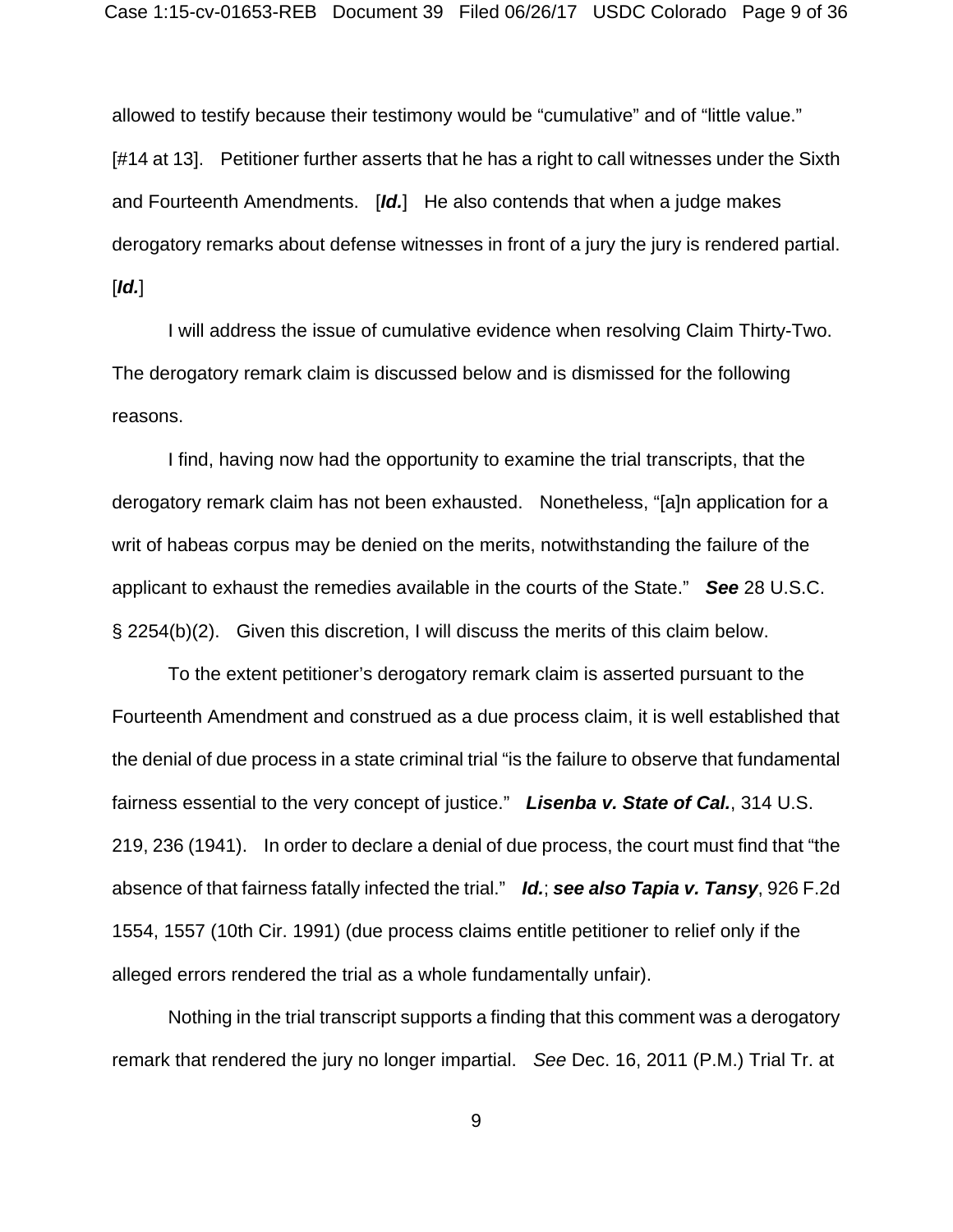126-179. The trial judge denied petitioner's request to have the two congressmen testify because petitioner had four previous character witnesses testify and the congressmen's testimony would be cumulative. The trial judge made no other remarks regarding the congressmen in front of the jury. Because petitioner's claim is highly speculative and not supported by the record, there is no basis to find that the trial was fatally infected by any alleged derogatory remarks made by the trial judge about the two congressmen who were not allowed to testify or, for that matter, made by the trial judge concerning any of the defense witnesses. Claim Twenty will be dismissed on the merits.

### **2. Claim Twenty-Eight**

 Petitioner asserts that criminal charges are arbitrary and capricious when a civil resolution is available for the same action. [#14 at 17]. Petitioner further asserts that a statute violates equal protection and due process if a separate statute covers the identical conduct but has lower penalties. [*Id.*] Petitioner also contends that there was no valid state interest in choosing a criminal resolution, other than the state opposed petitioner's political views and activities. [*Id.*]

 In the opening brief on appeal, petitioner argues as follows with respect to this claim.

 A statute violates equal protection if a separate law covers the identical conduct but has lower penalties, even if different acts could potentially be covered. *See, e.g., People v. Marcy*, 628 P.2d 69, 80 (Colo. 1981) (invalidating extreme indifference first degree murder as indistinguishable from second degree murder); *People v. Calvaresi*, 534 P.2d 316, 318-319 (Colo. 1975) (then existing manslaughter violated equal protection since practically identical to criminally negligent homicide); *People v. Dominquez*, 568 P.2d 54, 55 (Colo. 1977) (conviction for first degree assault reversed due then existing statute being basically identical to second degree assault).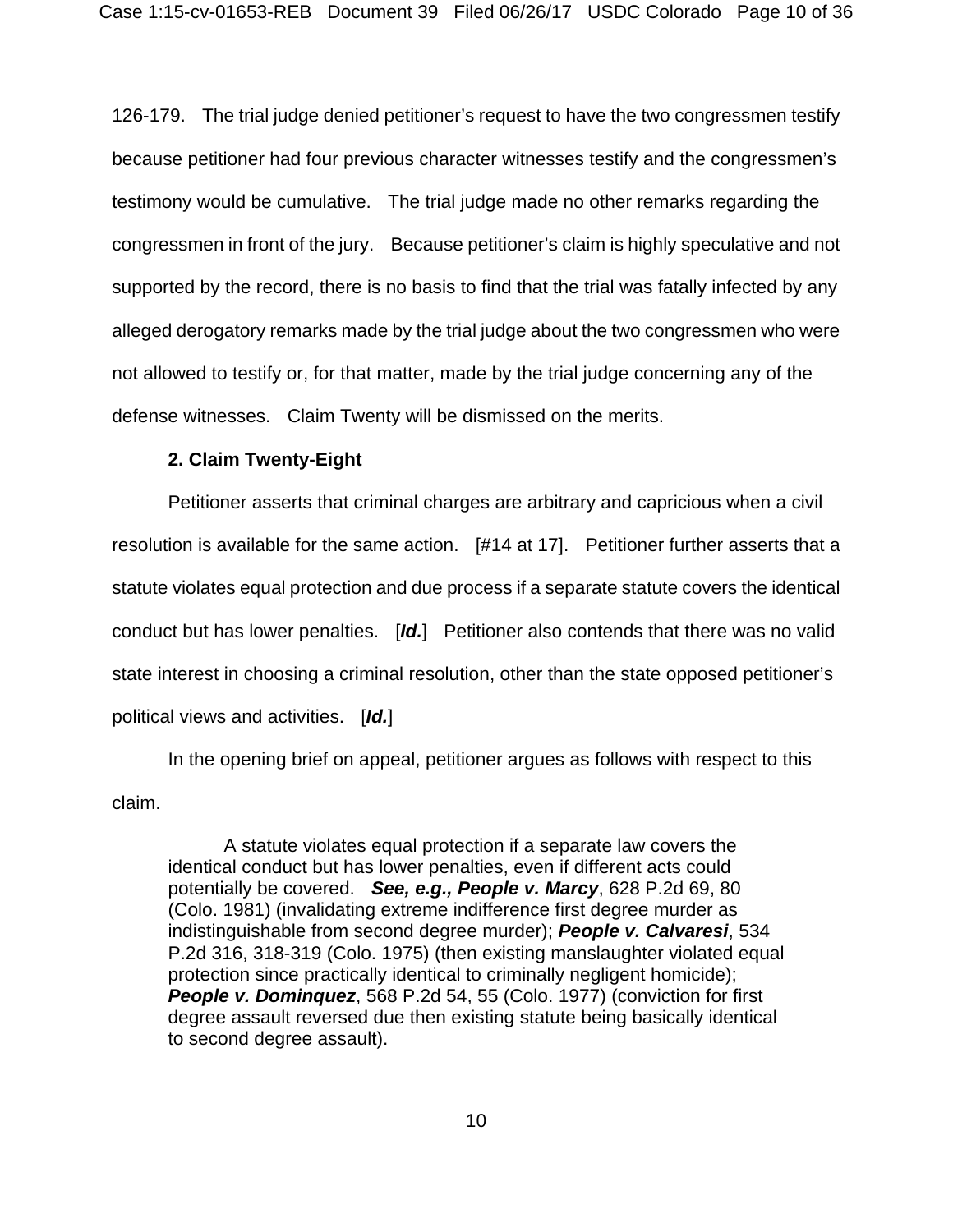The tax evasion statute does not define what is mean [sic] by evading or defeating a tax and how that can be differentiated from legal activity to minimize taxes in naming deductions. In addition to the criminal statutes which were charged, others call for civil administrative procedures for identical acts. *See* § 39-21-104, C.R.S. (penalty for a frivolous refund claim is denial of a hearing); § 39-21-104. 5, C.R.S. (interest and penalties due for frivolous hearing request); § 39-21-106, C.R.S. (executive director has authority to compromise civil and criminal cases); § 39-22-601, C.R.S.

 Most importantly are § 39-22-602, C.R.S. and § 39- 22-603.5, C.R.S. § 39-22-602(1), C.R.S. provides:

If any person fails or refuses to make any return required by this article, the executive director may make such return for such person from such information as may be available, and any assessment based on such return made by the executive director shall be as good and sufficient as if such return had been made and filed by the person liable therefor.

§ 39-22-603. 5(2) (a) and (b), C.R.S. state

If any person files a frivolous return, the executive director may calculate the person's Colorado taxable income and make an assessment based on such information as is available at the time the return is filed. .and

If the tax calculated by the executive director is greater than the amount theretofore assessed or paid, a notice of deficiency shall be mailed to the taxpayer . . . [.]

 [Section] 39-22-603.5(1), C.R.S. defines "frivolous returns" in part as not having "information on which the substantial correctness of the return may be judged;" having "information that on its face indicates that the return is substantially incorrect;" [sic] and due to a "position that is frivolous" or having a "desire, which appears on the purported return, to delay or impede the administration of the state income tax laws."

 These give no guidance as to who should be given civil sanctions versus criminal. There is no difference other than the word order and synonyms being used in the conduct of the civil and criminal statutes. Of course, the penalties of civil finding and money due are greatly different than felony and misdemeanor convictions, probation and incarceration. Even more so than identical but different level criminal penalties being invalid, identical criminal versus civil penalties at the whim of a single government official without guidance cannot stand. This is particularly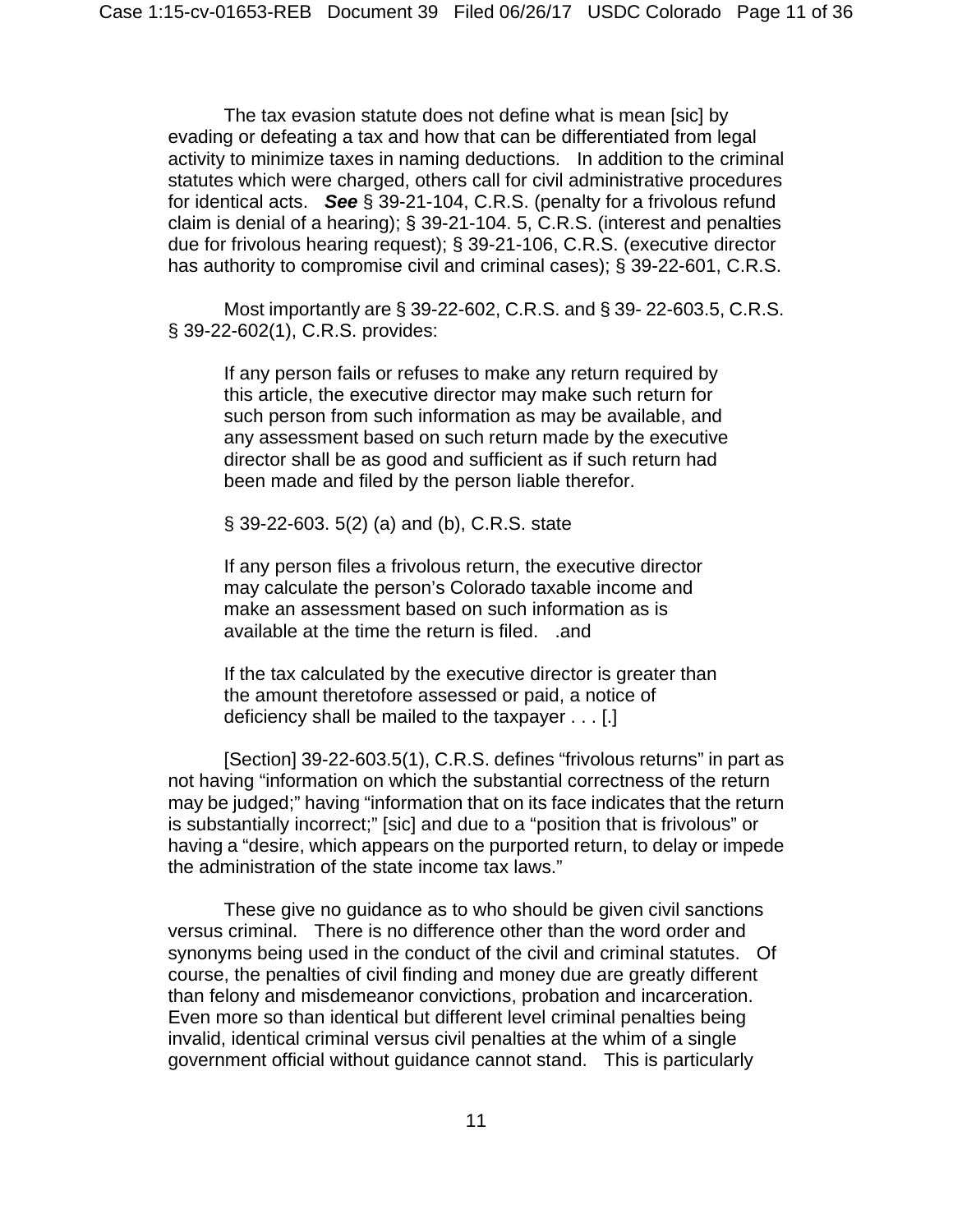apparent in this case considering the scarcity of state criminal tax prosecutions, the admission by a government investigator that Mr. Bruce was first looked into because of statements during a political campaign, and that much evidence focused on giving money in connection with ballot initiatives. With no attempt at the civil remedies, dismissal of the criminal charges still allows for civil resolution.

### [#9-1 at 47-49].

The Colorado Court of Appeals addressed Claim Twenty-Eight as follows:

# C. Equal Protection

 The constitutional guarantee of equal protection prohibits punishing identical criminal conduct with disparate penalties. *People v. Clanton*, 2015 COA 8, ¶ 26, P.3d , .

 Bruce argues that his equal protection rights were violated because the criminal statutes at issue prohibit the same conduct that is subject to civil remedies. *See, e.g.*, § 39-22-602(1), C.R.S. 2014 (allowing the executive director of the Department to make a return that is required of any person by article 39 of the Colorado Revised Statutes and to impose an assessment based on such a return); § 39-22-603.5(2)(a), C.R.S. 2014 (allowing the executive director of the Department to calculate a person's taxable income or to make an assessment based on the available information if the person files a frivolous tax return). However, "[t]he government may subject an individual to both criminal and civil sanctions with respect to the same acts or omissions." *Deutschendorf v. People*, 920 P.2d 53, 56 (Colo. 1996) (applying this principle to a double jeopardy claim); *see also State v. Ankney*, 766 P.2d 1131, 1132-33 (Wash. Ct. App. 1989) (applying the same principle to an equal protection claim). Bruce has cited no authority to the contrary, and we have seen none.

 Accordingly, an as-applied equal protection violation, if any, was not obvious and, therefore, did not constitute plain error. *See McClelland*, ¶ 16, --- P.3d at ---.

[#9-8 at 19-20].

The Supreme Court of the United States has found that "Congress may impose

both a criminal and a civil sanction in respect to the same act or omission." *United* 

*States v. Ward*, 448 U.S. 242, 250 (1980)) (quoting *Helvering v. Mitchell*, 303 U.S. 391,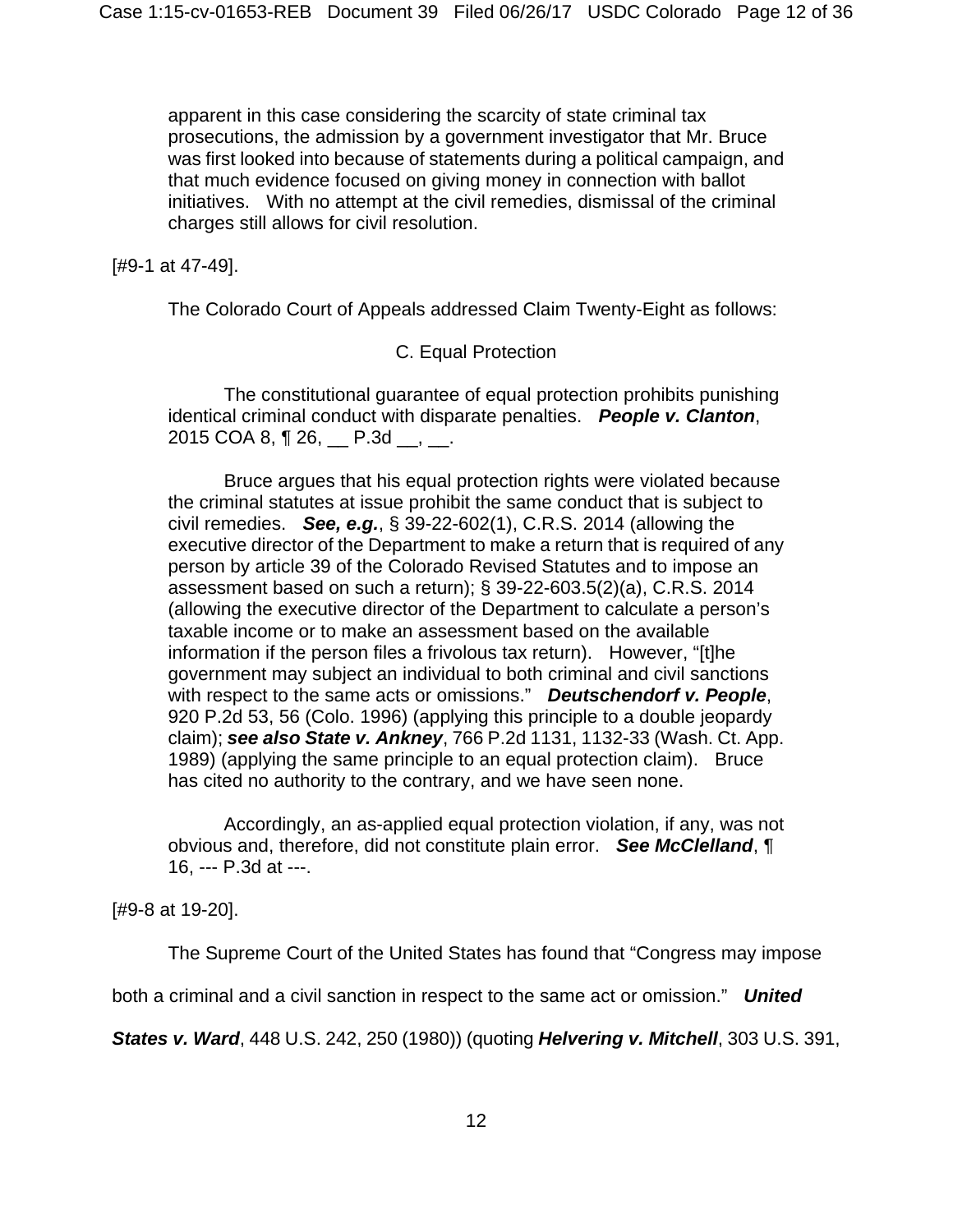399 (1938)). The Colorado Court of Appeals relied on *Deutschendorf* for its finding that a government may subject an individual to both criminal and civil sanctions with respect to the same acts or omissions. In *Deutschendorf* , the Colorado Supreme Court based its decision on the case law in *Helvering*, which included the finding that a government may subject an individual to both criminal and civil sanctions when same acts or omissions are involved.

 The AEDPA deferential standard of review is properly applied here because the Colorado Court of Appeals adjudicated the claim based on state case law that cited to and relied on applicable federal case law. *See Harris*, 411 F.3d at 1196. I find the decision of the Colorado Court of Appeals regarding petitioner's equal protection claim neither resulted in a decision that was contrary to, or involved an unreasonable application of, clearly established federal law, as determined by the Supreme Court of the United States, nor resulted in a decision that was based on an unreasonable determination of the facts in light of the evidence presented in the state court proceeding. Claim Twenty-Eight, therefore, will be denied for lack of merit.

### **3. Claim Thirty**

 Prior to his criminal trial, petitioner filed a motion to challenge the indictment. He argued the indictment was filed outside of the applicable three-year statute of limitations. The motion was denied because the applicable period of limitations was longer than three years and had not lapsed. Petitioner asserts that he has a right to challenge the indictment, even if he did so erroneously. [#14 at 18]. Petitioner further asserts that he believed the three-year statute of limitations of felony prosecutions applied to his case and was the basis for filing a motion to challenge the indictment. [*Id.*] Petitioner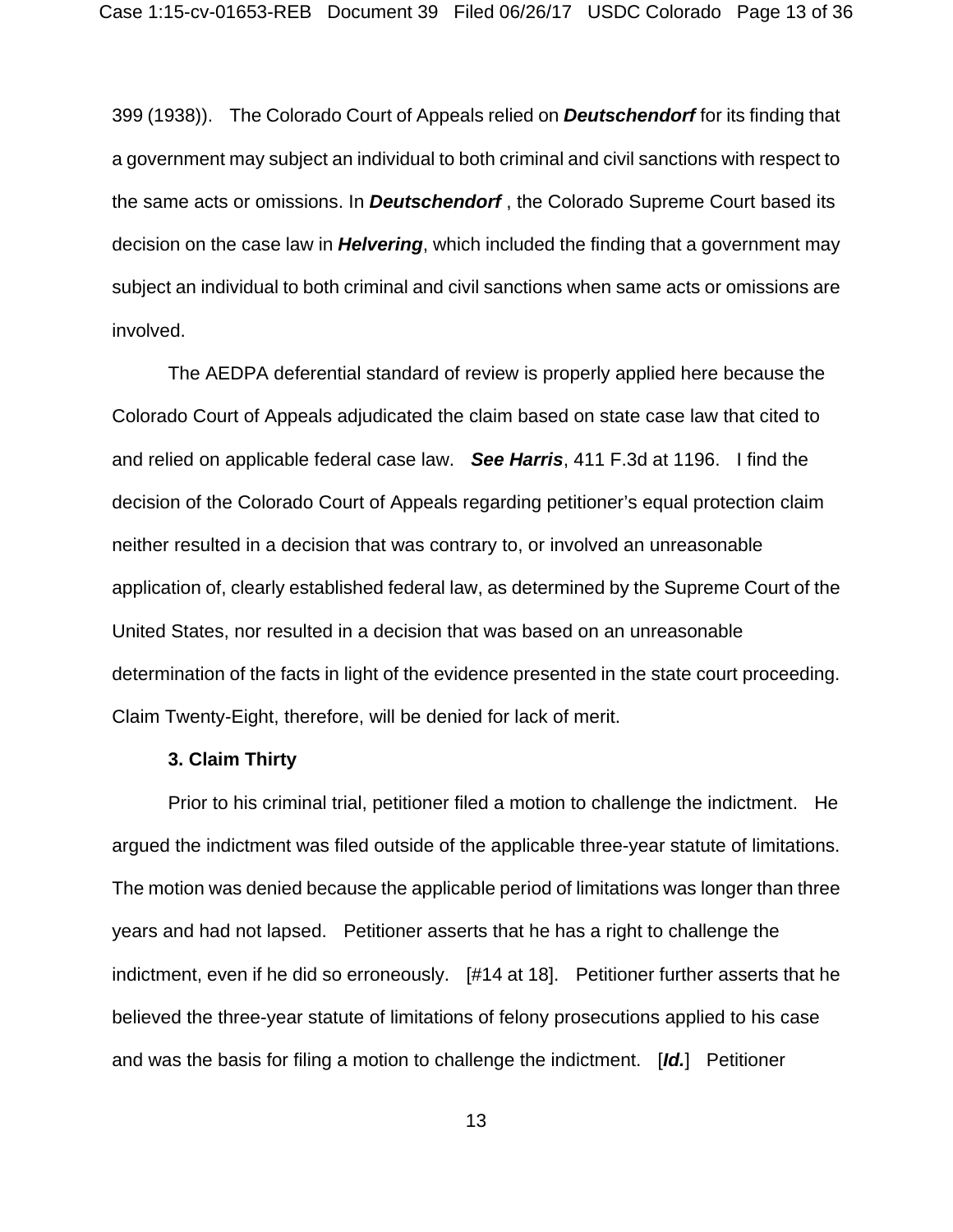contends that his due process rights were violated when the prosecution told the jury

about his "privileged defense motion." [*Id.*]

The Colorado Court of Appeals addressed this claim as follows:

VI. Evidence of Bruce's Motion to Dismiss

 Bruce contends that the trial court plainly erred in allowing the prosecution to cross-examine him with his pretrial motion to dismiss, on limitations grounds, the charges against him. (He did not object to this cross-examination.) We are not persuaded.

 As we have observed, plain error addresses error that is both obvious and substantial and that so undermines the fundamental fairness of the trial as to cast serious doubt on the reliability of the judgment of conviction. [*People v.*] *Miller*, 113 P.3d [743,] at 750 [(Colo. 2005)].

 Here, Bruce's motion to dismiss was relevant because it tended to explain why he had waited approximately three years to respond to the Department's inquiry about his 2005 tax return, and it suggested willful behavior on his part. *See* CRE 401 (defining relevant evidence as "evidence having any tendency to make the existence of any fact that is of consequence to the determination of the action more probable or less probable than it would be without the evidence").

 Bruce nonetheless argues that the motion was inadmissible pursuant to *Simmons v. United States*, 390 U.S. 377 (1968). In *Simmons*, the Supreme Court held that when a defendant testifies in support of a motion to suppress evidence on Fourth Amendment grounds, his or her testimony may not thereafter be admitted at trial on the issue of guilt unless he makes no objection. *Id.* at 394. The Court reasoned:

[I]n this case [the defendant] was obliged either to give up what he believed, with advice of counsel, to be a valid Fourth Amendment claim or, in legal effect, to waive his Fifth Amendment privilege against self- incrimination. In these circumstances, we find it intolerable that one constitutional right should have to be surrendered in order to assert another.

*Id.* 

 Bruce argues that, by extension, a defendant's *pro se* motion cannot be admitted as evidence against him or her, because the admission of such evidence would require the defendant to surrender the privilege against self-incrimination in order to assert the right of self-representation. Bruce,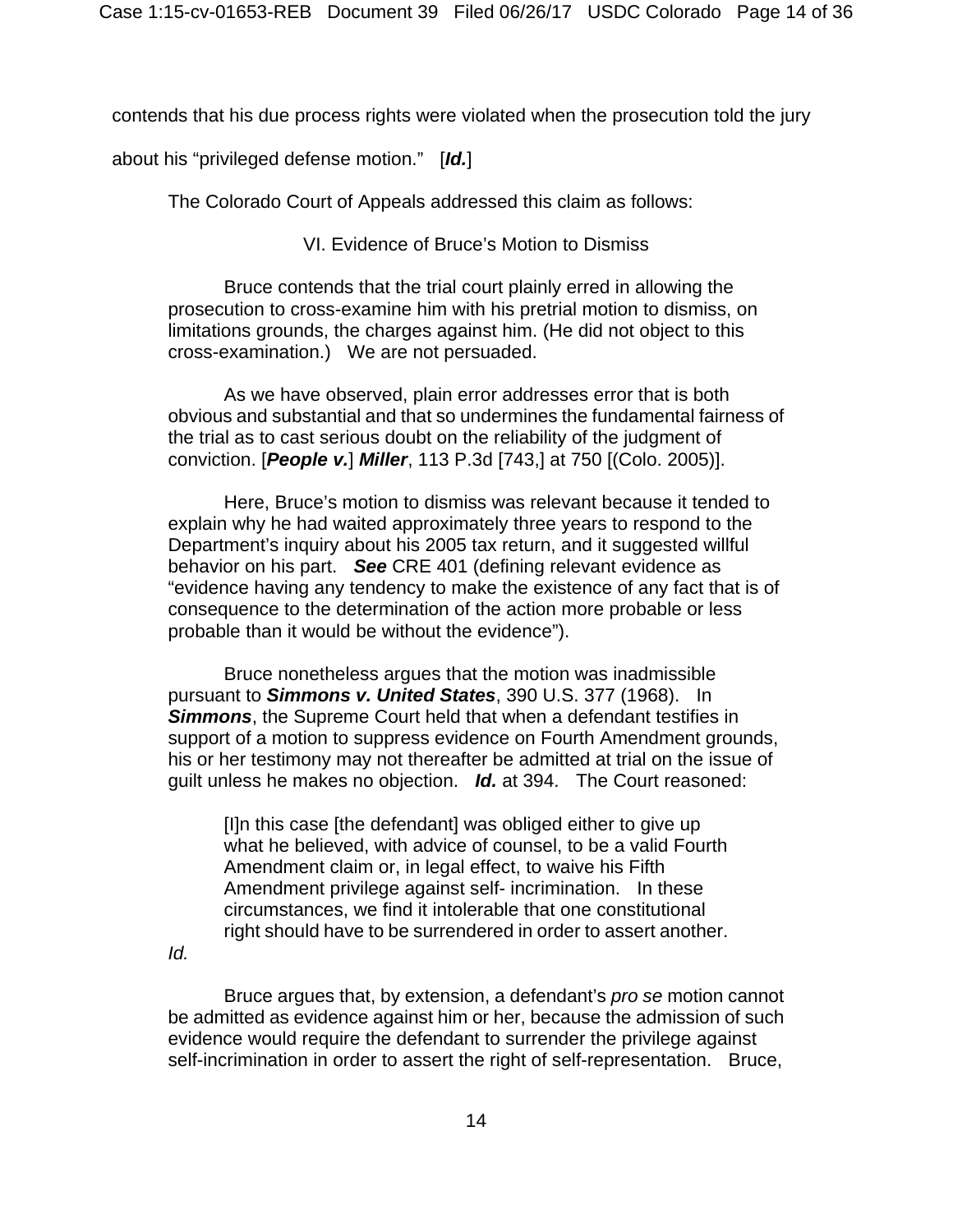however, cites no authority for so extending the *Simmons* holding, and we have seen none. To the contrary, at least one court has declined so to extend *Simmons's* holding. *See People v. Kiney*, 60 Cal. Rptr. 3d 168, 172-73 (Cal. Ct. App. 2007) (concluding that the trial court did not err in admitting statements that the defendant made in closing argument when representing himself in his first trial, and rejecting the defendant's assertion that he was put in the intolerable position of having to surrender his right against self-incrimination in order to assert the right of self-representation).

 Moreover, *Simmons* does not preclude the prosecution from using a defendant's pretrial testimony for impeachment purposes. *See People v. Rosa*, 928 P.2d 1365, 1371 (Colo. App. 1996). Here, the prosecution appears to have used Bruce's motion to impeach his testimony that he believed he had three years to file his tax returns.

 Accordingly, any error in the trial court's allowing the prosecution to use Bruce's pretrial motion as evidence against him was not obvious and, therefore, did not constitute plain error. *See McClelland*, ¶ 16, --- P.3d at ---.

[#9-8 at 20-23].

The Tenth Circuit in *United States v. Hardwell*, 80 F.3d 1471, 1483 (10th Cir.

1996), addressed *Simmons* as follows.

 In *Simmons v. United States*, 390 U.S. 377, 88 S. Ct. 967, 19 L.Ed.2d 1247 (1968), the Supreme Court held that a defendant's testimony at a suppression hearing to establish standing to object to a search cannot be used against him at trial to establish guilt because otherwise, the defendant would be required to choose between the Fourth Amendment right to be free from unreasonable searches and the Fifth Amendment right against self-incrimination. The Court has limited *Simmons* in some respects, *see McGautha v. California*, 402 U.S. 183, 211, 212, 91 S. Ct. 1454, 1469, 1469–70, 28 L. Ed.2d 711, (1971), but has not ruled on whether statements made by a defendant to establish eligibility for appointed counsel are admissible at trial as proof of guilt. *See United States v. Kahan*, 415 U.S. 239, 242–43, 94 S. Ct. 1179, 1180–81, 39 L. Ed.2d 297 (1974).

In *Hardwell,* the Tenth Circuit extended *Simmons* to find pretrial protection

necessary to resolve the conflict between Fifth and Sixth Amendment rights, when the

government used defendant's financial affidavit and other statements to establish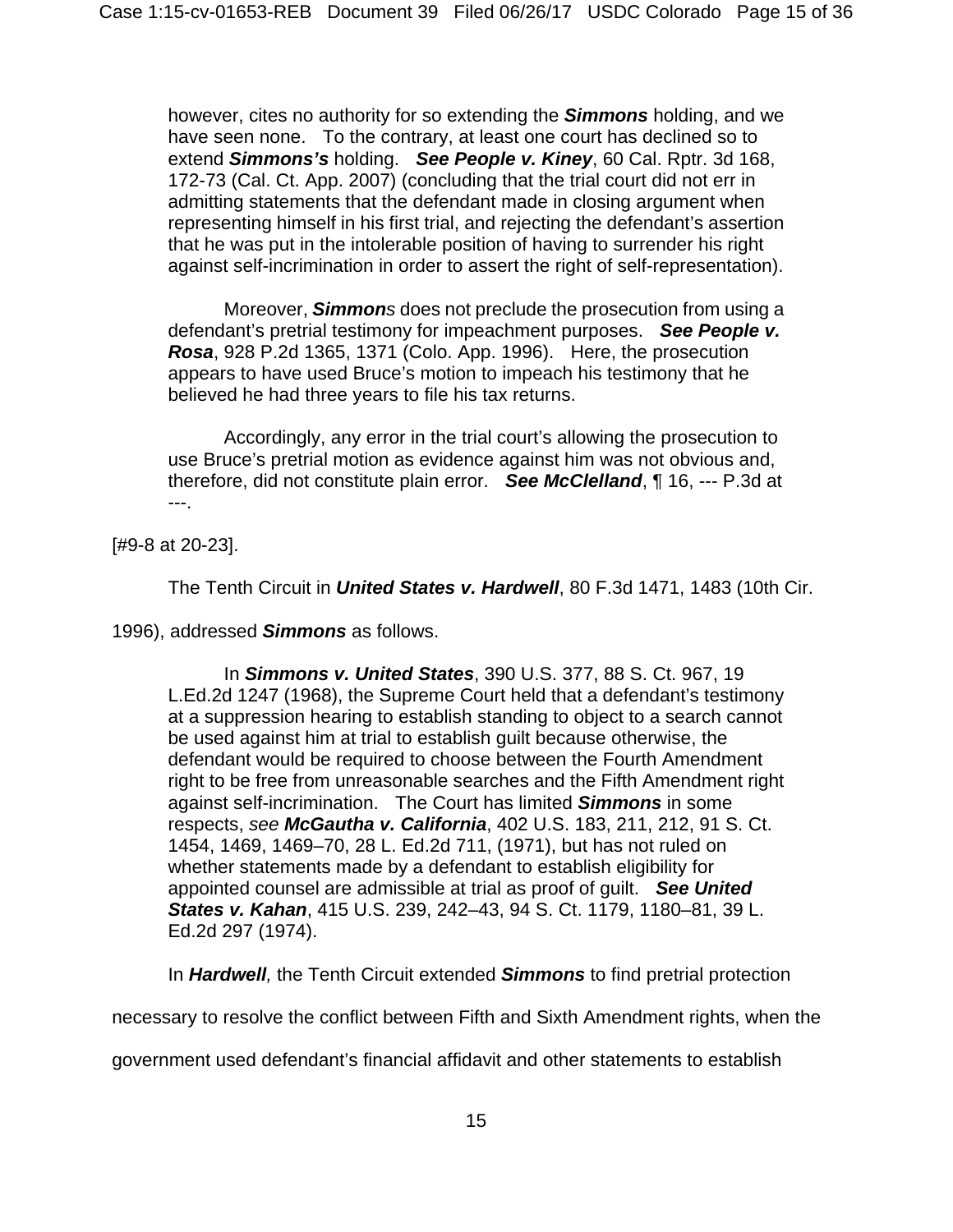eligibility for appointment of counsel to prove guilt at trial. *Hardwell*, 80 F.3d at 1484. Nonetheless, in *United States v. Kahan*, the Court held that the "protective shield of *Simmons* is not to be converted into a license for false representations." 415 U.S. 239, 243 (1974).

 Unlike *Simmons*, Claim Thirty does not assert petitioner was forced to choose between the Fourth Amendment right to be free from unreasonable searches and the Fifth Amendment right against self-incrimination. Nor does this claim address a conflict between the Fifth and Sixth Amendment rights. Here, petitioner is claiming that he has a federal constitutional right to file a pretrial motion to dismiss and the prosecution violated his due process rights when the prosecution told the jury about his privileged defense motion.

 Based on *Simmons*, and any U.S. Supreme Court case that addressed and possibly extended *Simmons*, there is no clearly established rule of law, which existed at the time petitioner was tried and convicted, that would support petitioner's claim of a federal constitutional right to file a pretrial motion to dismiss and that would preclude the prosecution from telling the jury about petitioner's defense motion. Without a clearly established rule of law, that is the end of my inquiry pursuant to  $\S 2254(d)(1)$ . **See** *Williams*, 529 U.S. at 390.

 Even if I were to consider this claim as a general due process challenge, the claim would fail. To assert a denial of due process claim, a petitioner must show that "because of the court's actions, his trial, as a whole, was rendered fundamentally unfair." *Tapia v.*  **Tapia**, 926 F.2d at 1557. I do not find that petitioner's trial was rendered fundamentally unfair when the prosecution cross-examined petitioner about his motion to dismiss on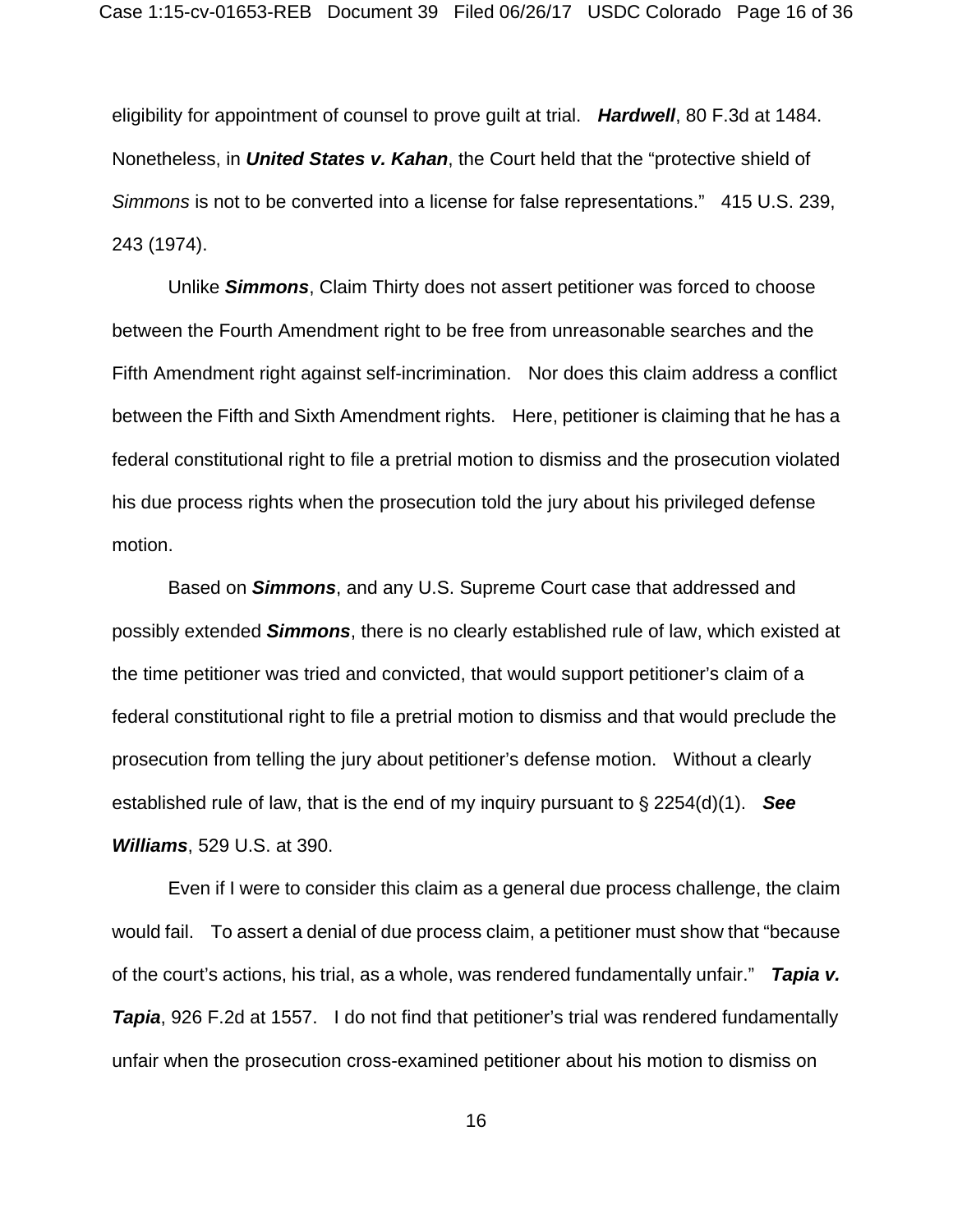petitioner's cross-examination to challenge his asserted belief that he had an additional three years to file his taxes.

 Petitioner fails to present clear and convincing evidence based on the trial court record that would invalidate the CCA's finding and would support a finding that the motion was for any other purpose than impeachment of petitioner's testimony. Nothing petitioner asserts in support of this claim demonstrates his trial, as a whole, was rendered fundamentally unfair because the prosecution used his motion to dismiss, on cross-examination, to impeach his testimony on direct.

 I find the CCA's decision regarding petitioner's *Simmons* and due process claims neither resulted in a decision that was contrary to, or involved an unreasonable application of, clearly established Federal law, as determined by the Supreme Court of the United States, nor resulted in a decision that was based on an unreasonable determination of the facts in light of the evidence presented in the state court proceeding. Claim Thirty, therefore, will be denied for lack of merit.

#### **4. Claim Thirty-One**

 Petitioner asserts that the prosecution engaged in "scurrilous personal attacks on petitioner throughout the trial to inflame juror passions" by using such words as "notorious, charlatan, outrageous, diatribe, infamous" and by "reciting alleged political statements" made by petitioner. [#14 at 18]. Petitioner further asserts that the prosecution also referred to (1) a "false charge" that he had "kicked" a photographer; (2) a 2010-11 false political finding that ACT, founded in 2001, should have filed as a campaign committee; and (3) a series of loans made to applicant's terminally ill mother. [*Id.*].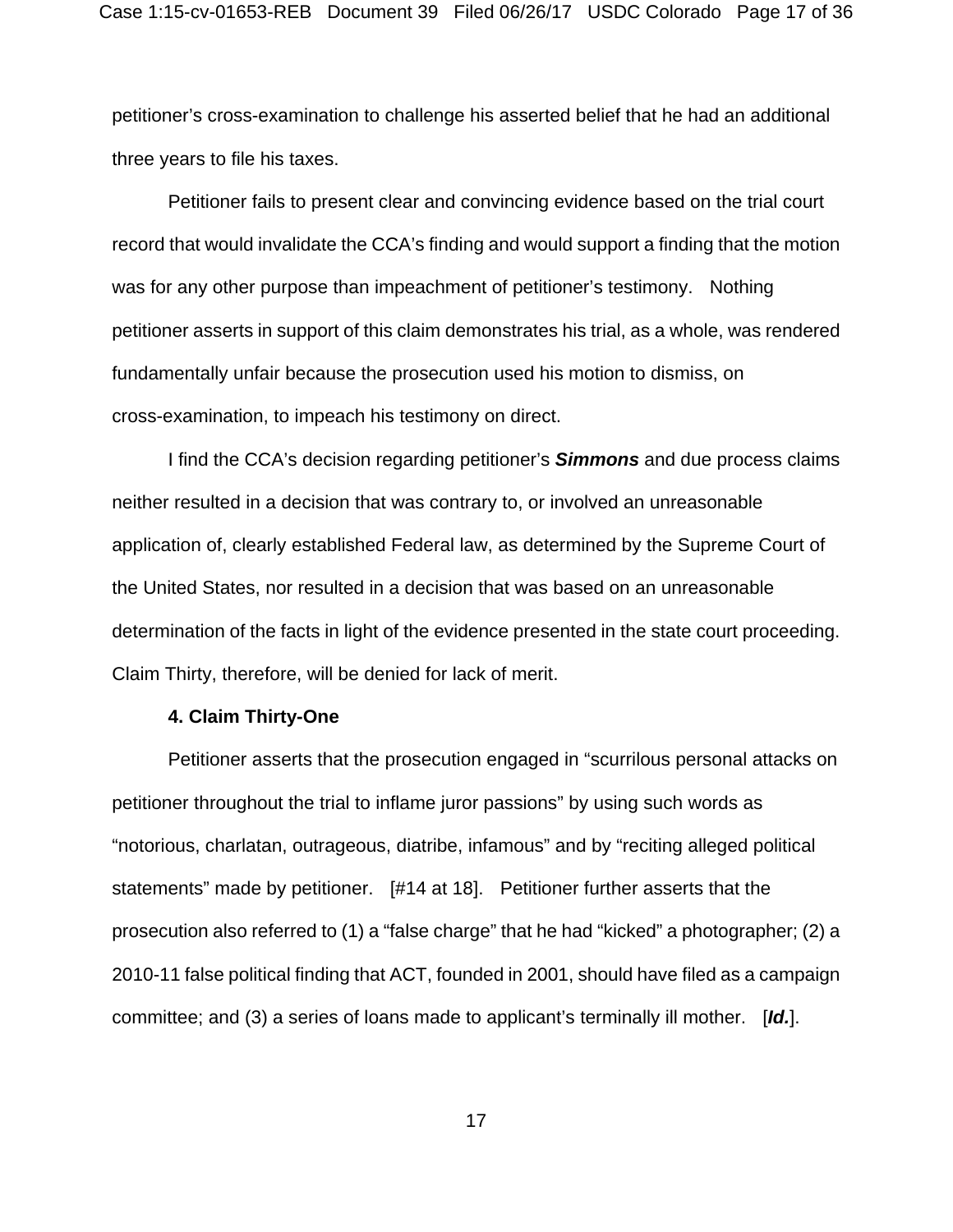Petitioner also contends that the trial was a "circus," and was an attack on "a political figure who was despised in government circles . . . ." [#14 at 19].

 In his opening brief on direct appeal to the CCA, petitioner argued that the prosecutor may not use emotional or offensive language to inflame the passions of the jury. [#9-1 at 63]. Petitioner, however, concedes that the comments during the jury selection were not a result of the prosecution's actions. [*Id.* at 64-65]. Petitioner further argued there was no justification for (1) calling him notorious and a charlatan; (2) stating he had a big mouth; acted outrageously, was on a diatribe, engaged in infamous transactions; (3) repeating petitioner's controversial political statements; and (4) comparing him to a cheating athlete. [*Id.* at 65]. Petitioner also argued that there was no legitimate reason to (1) attack his giving a loan to his mother rather than a gift when she was terminally ill; (2) attack his overall charitable nature; (3) question his past political statements; (4) mention "the charity getting sued and fined"; (5) raise on cross-examination of a witness that petitioner was censured by the state legislature; and (6) ask on cross-examination about petitioner being censured by the legislature. [*Id.*].

The CCA addressed the relevant parts of Claim Thirty-One as follows:

VII. Personal Attacks

 Bruce contends that personal attacks on him by venire members, witnesses, and prosecutors require reversal. We are not persuaded.

 As an initial matter, we note that Bruce again supports this argument with a string cite to the record, without providing much factual or legal analysis. We will address only those arguments for which Bruce has provided at least minimal analysis.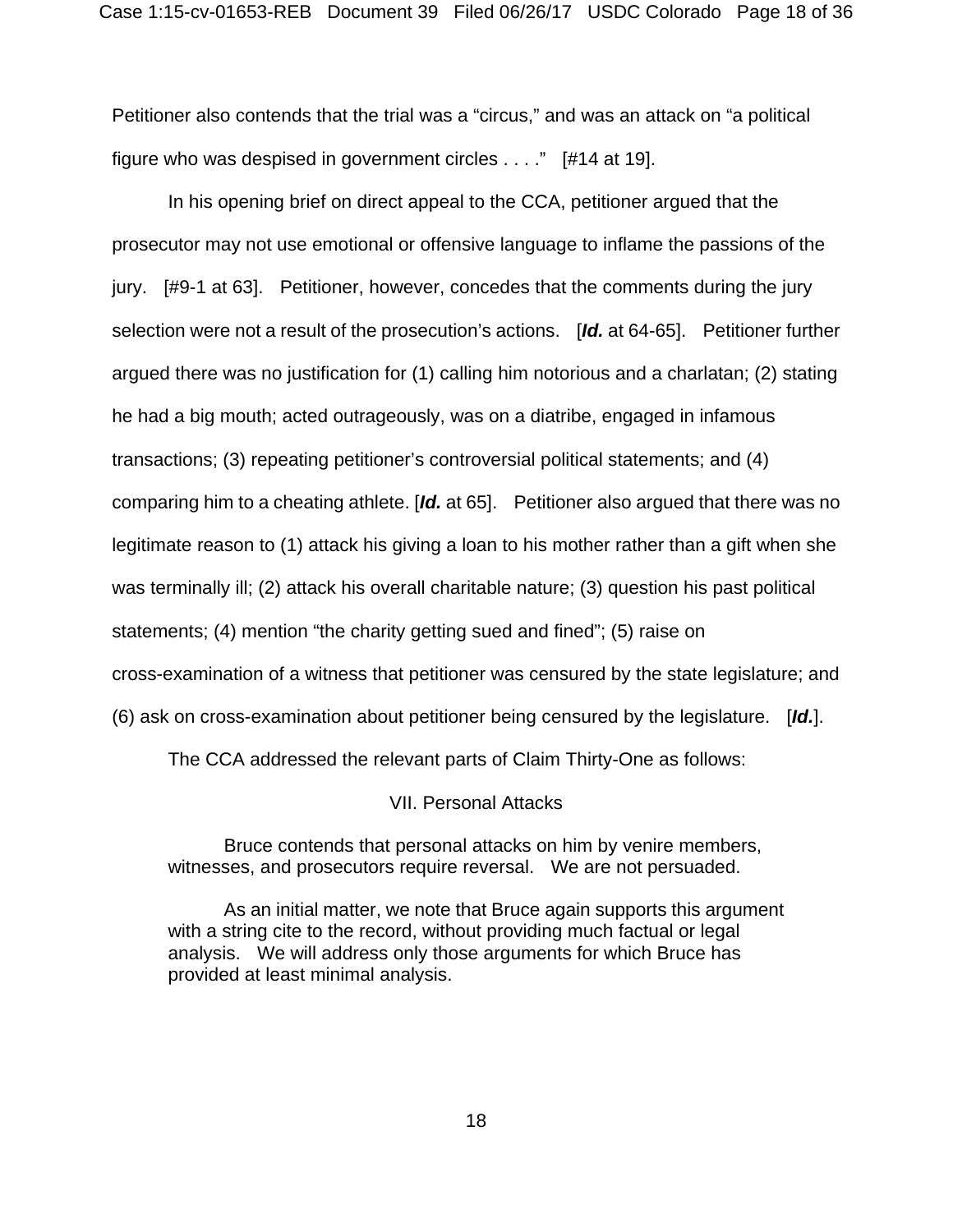A. Standard of Review and Applicable Law

\* \* \* \*

 With respect to the alleged personal attacks by the prosecutor, the determination of whether a prosecutor's statements were improper is generally a matter for the exercise of the trial court's discretion. *See People v. Samson*, 2012 COA 167, ¶ 28, 302 P.3d 311, 316.

 When a defendant objected to the prosecutor's comments during trial, we review the trial court's ruling under a harmless error standard. *Id.* Under this standard, we must reverse if there is a reasonable probability that the defendant could have been prejudiced by the error. *Id.*

 When a defendant did not object at trial to the prosecutor's statements, we review appellate allegations of prosecutorial misconduct under the plain error standard. *People v. McMinn*, 2013 COA 94, ¶ 58, --- P.3d ---, ---. To constitute plain error, prosecutorial misconduct must be flagrant or glaringly or tremendously improper, and it must so undermine the fundamental fairness of the trial as to cast serious doubt on the reliability of the judgment of conviction. *Id.* Prosecutorial misconduct in closing argument rarely constitutes plain error. *Id.* 

 In reviewing a claim of prosecutorial misconduct, we engage in a two-step analysis. *Samson*, ¶ 29, 302 P.3d at 316. First, we must determine whether the prosecutor's questionable conduct was improper based on the totality of the circumstances. *Id.* Second, we must consider whether such actions warrant reversal according to the proper standard of review. *Id.* Each of these steps is analytically independent of the other. *Id.* 

 We must evaluate claims of improper argument in the context of the argument as a whole and in light of the evidence before the jury. *Id.* at ¶ 30, 302 P.3d at 316. In doing so, we recognize that prosecutors have wide latitude in the language and style they choose to employ, as well as in replying to an argument by or on behalf of a defendant. *Id.* at ¶ 30, 302 P.3d at 317. In addition, because arguments delivered in the heat of trial are not always perfectly scripted, reviewing courts accord prosecutors the benefit of the doubt when their remarks are ambiguous or simply inartful. *Id.*

 Prosecutors may comment on the evidence admitted at trial and the reasonable inferences that can be drawn therefrom. *Id.* at ¶ 31, 302 P.3d at 317. They may also employ rhetorical devices and engage in oratorical embellishment and metaphorical nuance. *Id.* Prosecutors may not,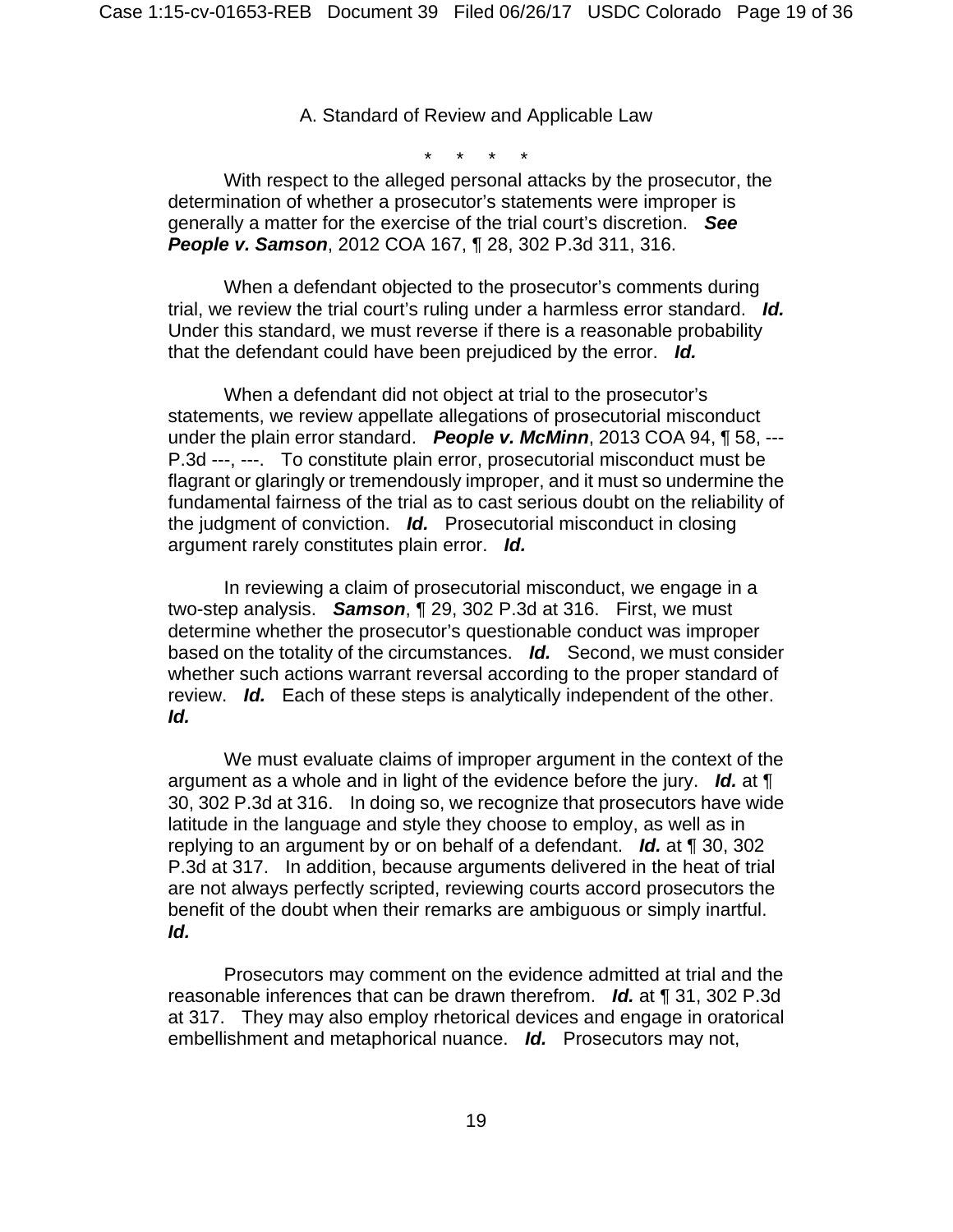however, use arguments calculated to inflame the passions and prejudices of the jury. *Id.* at ¶ 32, 302 P.3d at 317.

> \* \* \* \* C. "Notorious"

 Bruce argues that the trial court plainly erred in allowing a witness to say that Bruce was "fairly notorious" with respect to his political activities. This testimony, however, was elicited by Bruce, apparently as part of an effort to demonstrate that the witness, an investigator with the attorney general's office, was biased against him. Moreover, Bruce did not object to the witness's statement or request a curative instruction.

 In these circumstances, we conclude that any error was invited. *See People v. Zapata*, 779 P.2d 1307, 1309 (Colo. 1989) ("[A] party may not complain on appeal of an error that he has invited or injected into the case; he must abide the consequences of his acts."). Even if error were not invited, however, we perceive no plain error because when read in context, the witness's statement indicated nothing more than that Bruce was known for his political activities, which is indisputably true. *See Webster's Third New International Dictionary* 1545 (2002) (defining "notorious" as "being or constituting something commonly known: well known"). We cannot say that such a comment so undermined the trial's fundamental fairness as to cast serious doubt on the reliability of the judgment of conviction. *See Miller*, 113 P.3d at 750.

D. "Charlatan"

 Bruce argues that the trial court plainly erred in allowing the prosecution to compare him to the Wizard of Oz, who, when the curtain was pulled back, was revealed to be nothing more than a charlatan, manipulating a scheme that was designed to benefit him. (Bruce did not object to this argument.) As the People observe, however, prosecutors are granted wide latitude to use such rhetorical devices and engage in oratorical embellishment. *Samson*, ¶¶ 30-31, 302 P.3d at 317. Moreover, we cannot say that this comment was so flagrant or glaringly improper as to rise to the level of plain error. *See McMinn*, ¶ 58, --- P.3d at ---.

# E. Loan to Mother

 Bruce argues that the trial court plainly erred in allowing the prosecution to question him on his loaning money to his mother for her care, rather than giving her the money as a gift. The record shows, however, that Bruce himself raised the issue of having loaned his mother the money,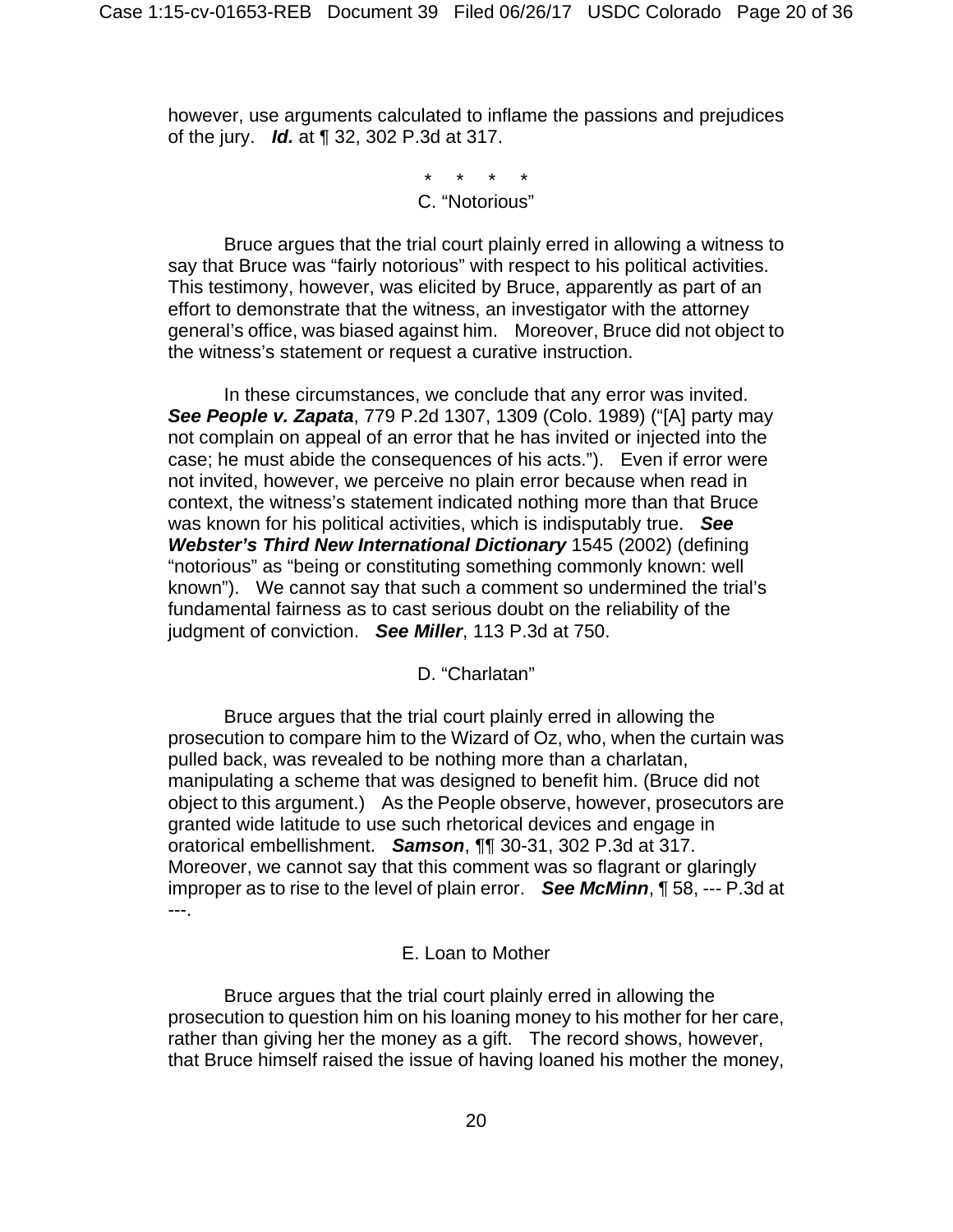and when the prosecution asked about giving her a gift, Bruce responded by accusing the prosecution of saying that Bruce had cheated his mother, although the prosecutor had said no such thing.

 Because Bruce himself raised the issue of the loan and suggested an inference that he had cheated his own mother, we conclude that any error either was invited or was not plain. *See Miller*, 113 P.3d at 750; *Zapata*, 779 P.2d at 1309.

# F. Bruce's Charitable Giving

 Bruce argues that the trial court plainly erred in allowing the prosecution to question him about whether he made donations to any entity besides ACT. The record suggests, however, that such questions reflected a proper attempt by the prosecution to show that Bruce's donations to ACT were not, in fact, legitimate charitable donations. In any event, we fail to perceive how these questions harmed Bruce or undermined the trial's fairness, because Bruce testified in response that he had made donations to other charities, and this evidence was helpful to him.

# G. Lawsuit against ACT

 Bruce argues that the trial court plainly erred in allowing the prosecution to question him about ACT's involvement in litigation as a defendant and the fact that it was fined by an administrative law judge. Again, we perceive no plain error because the questioning concerned Bruce's many dealings with ACT in 2010, including his real estate transactions with ACT and his involvement in ACT's dissolution, which were directly relevant to the issues presented in this case.

[#9-8 at 23-30].

The clearly established federal law relevant to a constitutional claim challenging a

prosecutor's allegedly improper comments is the Supreme Court's decision in *Darden v.* 

*Wainwright*, 477 U.S. 168 (1986). *See Parker v. Matthews*, 567 U.S. 37, \_\_\_, 132 S.

Ct. 2148, 2153 (2012) (per curiam). In *Darden*, the Supreme Court explained that a

prosecutor's improper comments violate the Constitution only when the misconduct "'so

infected the trial with unfairness as to make the resulting conviction a denial of due

process.'" *Darden*, 477 U.S. at 181 (quoting *Donnelly v. DeChristoforo*, 416 U.S. 637,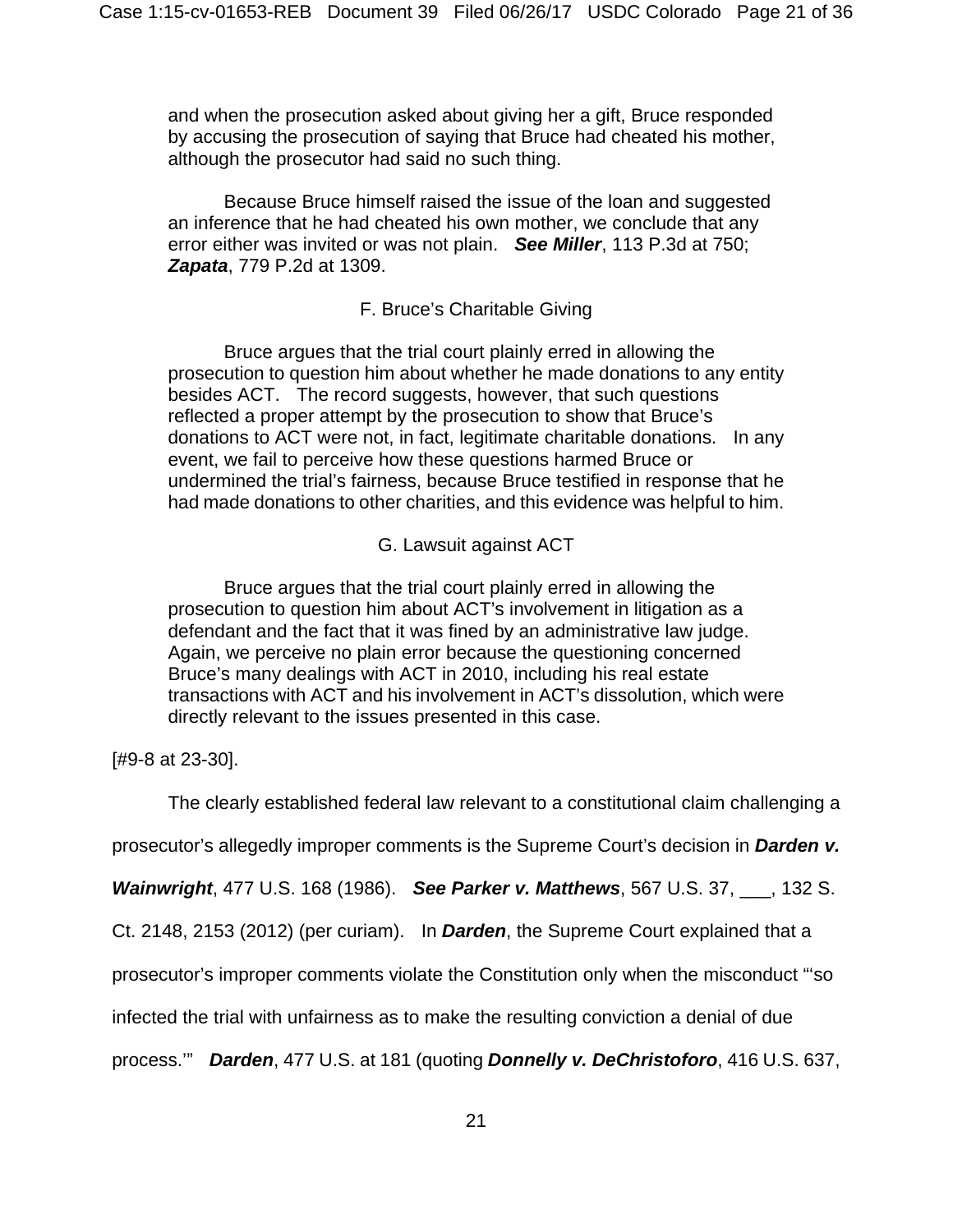643 (1974)). In order to determine whether prosecutorial misconduct rendered the trial fundamentally unfair, the Court must consider "the totality of the circumstances, evaluating the prosecutor's conduct in the context of the whole trial." *Jackson v. Shanks*, 143 F.3d 1313, 1322 (10th Cir. 1998). "[T]he *Darden* standard is a very general one, leaving courts 'more leeway . . . in reaching outcomes in case-by-case determinations.' " *Parker*, 132 S. Ct. at 2155 (quoting *Yarborough v. Alvarado*, 541 U.S. 652, 664 (2004)). Federal law clearly provides that in order to constitute a due process violation the prosecutorial conduct must be of sufficient significance to result in the denial of a defendant's right to a fair trial. *Donnelly*, 416 U.S. at 645.

 The Supreme Court has established rules that govern a petitioner's prosecutorial misconduct claims. "Generally, a prosecutor's improper remarks require reversal of a state conviction only if the remarks 'so infected the trial with unfairness as to make the resulting conviction a denial of due process.' " *Le v. Mullin*, 311 F.3d 1002, 1013 (10th Cir. 2002) (quoting *Donnelly*, 416 U.S. at 643). "Alternatively, if the alleged prosecutorial misconduct denied the petitioner a specific constitutional right (rather than the general due process right to a fair trial), a valid habeas corpus claim may be established without proof that the entire trial was rendered fundamentally unfair." *Le*, 311 F.3d at 1013. Not every improper and unfair remark made by a prosecutor will amount to a federal constitutional deprivation. *See Caldwell v. Mississippi*, 472 U.S. 320, 338 (1985) (plurality opinion).

 My inquiry into the fundamental fairness of a trial can only be made after examining the entire proceeding. *Donnelly*, 416 U.S. at 643. The complained-of remarks or arguments must be considered in the context in which they were made. *Greer v. Miller*,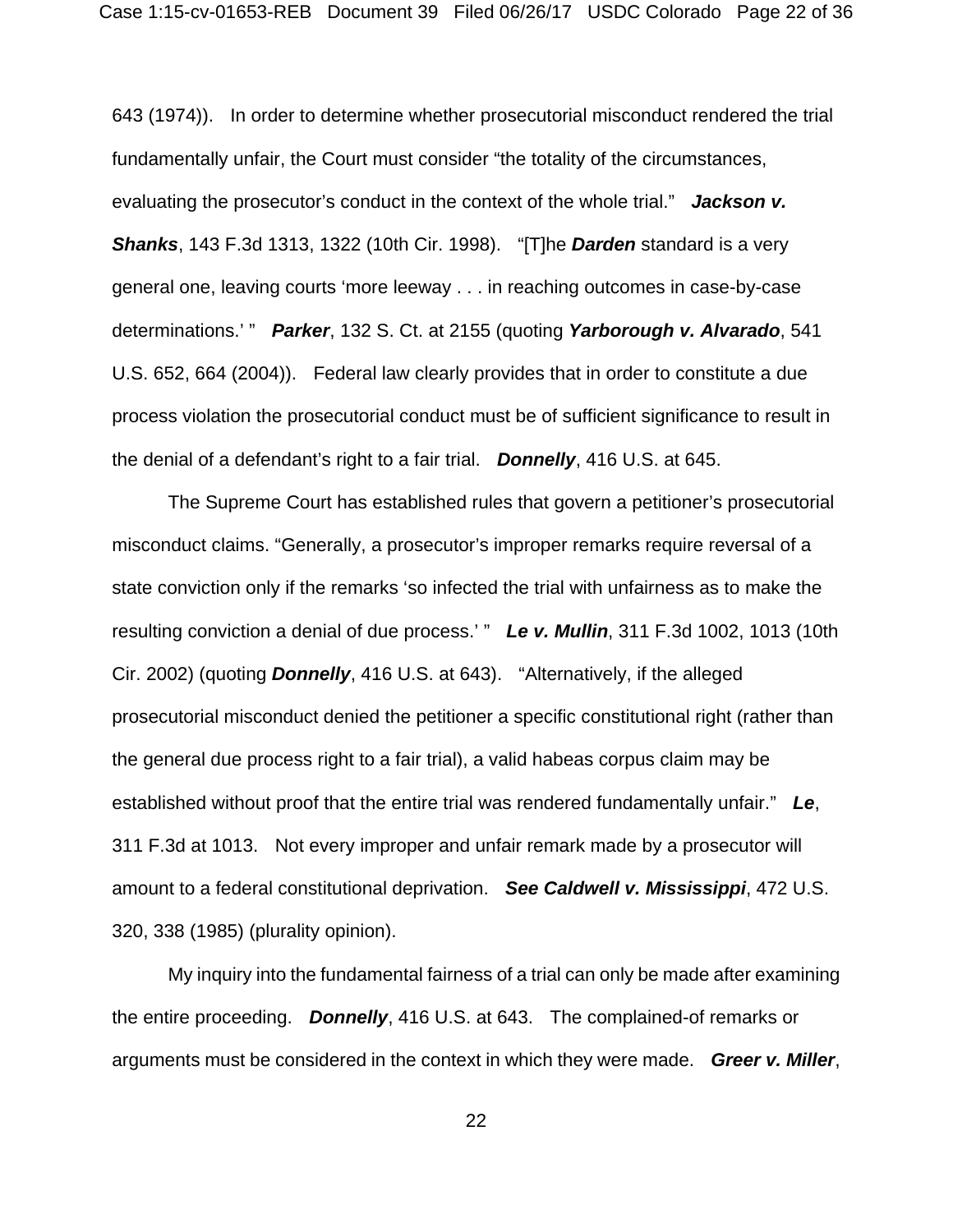483 U.S. 756, 765-66 (1987); *see also Darden*, 477 U.S. at 179. In evaluating improper

remarks made by the prosecutor, the Tenth Circuit has stated that:

To view the prosecutor's statements in context, we look first at the strength of the evidence against the defendant and decide whether the prosecutor's statements plausibly could have tipped the scales in favor of the prosecution . . . . We also ascertain whether curative instructions by the trial judge, if given, might have mitigated the effect on the jury of the improper statements . . . . When a prosecutor responds to an attack made by defense counsel. We evaluate that response in light of the defenses argument . . . . Ultimately, we must consider the probable effect the prosecutor's [statements] would have on the jury's ability to judge the evidence fairly.

*Fero v. Kerby*, 39 F.3d 1462, 1474 (10th Cir. 1994) (internal quotation marks and citations omitted).

 I also must consider the prejudice to petitioner, if any, that results from the prosecutor's comments. *Brecheen v. Reynolds*, 41 F.3d 1343, 1355 (10th Cir. 1994) (citing *Mahorney v. Wallman*, 917 F.2d 469, 472-73(10th Cir. 1990)).

 Colorado's plain error test is rooted in due process. *See People v. Kruse*, 839 P.2d 1, 3 (Colo.1992) ("Plain error occurs when . . . the error so undermined the fundamental fairness of the trial itself as to cast serious doubt on the reliability of the judgment of conviction.") (internal quotation marks and citation omitted). Because there is no practical distinction between Colorado's plain error test and the federal due process test that requires reversal when error "so infused the trial with unfairness as to deny due process of law," *Estelle v. McGuire*, 502 U.S. 62, 75 (1991) (internal quotation marks and citation omitted), the deferential standard of review applies unless the CCA unreasonably applied federal due process law, *see Thornburg v. Mullin*, 422 F.3d 1113, 1124-25 (10th Cir. 2005) (citing 28 U.S.C. § 2254(d)). I must defer to its ruling unless it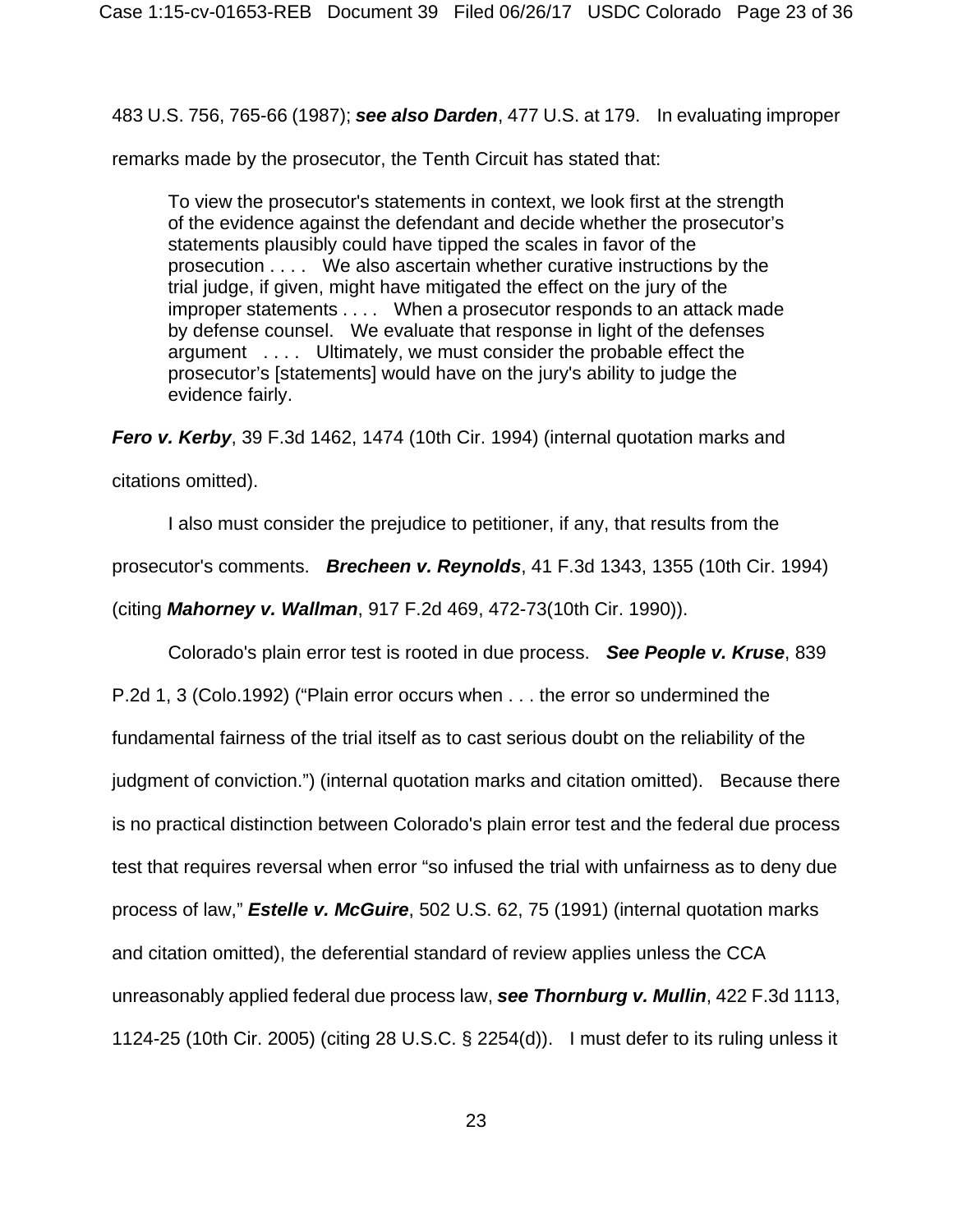"unreasonably appli[ed]" that test. *Id.* (citing 28 U.S.C. § 2254(d)); *see also Dockins v. Hines*, 374 F.3d 935, 940 (10th Cir. 2004).

 State court factual findings, including credibility findings, are presumed correct, absent clear and convincing evidence to the contrary. **See** 28 U.S.C. § 2254(e)(1); **see** *also Marshall v. Lonberger*, 459 U.S. 422, 431-34 (1983). Petitioner has not demonstrated that the factual findings of the state court are clearly and convincingly incorrect. Petitioner's allegations in Claim Thirty are general statements. Petitioner does not refer to any portion of the record that would provide clear and convincing evidence of prosecutorial misconduct that rose to the level of a violation of petitioner's due process rights in support of each general statement.

 To the extent the transcript citations in petitioner's opening brief on direct appeal pertain to the prosecutorial misconduct allegations that he raises in Claim Thirty-One, I have reviewed the transcript for each of these citations. *See* [#9-1 at 62-63].

 First, the reference by petitioner to the trial transcript in his direct appeal regarding the use of the word "notorious" was by a defense witness, (criminal investigator for the attorney general's office who also entered an appearance as a witness in the prosecution case), during direct examination by petitioner. *See* Dec. 19, 2011 Trial Tr. Part 1 at 35. The CCA's finding that petitioner solicited the witness's remarks is well founded in the transcript. It also is noteworthy that petitioner defined "notorious" as meaning unsavory, when he questioned the witness, but the witness defined notorious as meaning "has notoriety" or the same as "well-known." *Id.* at 36. Nothing petitioner presents in the Petition or Supplement in this case or in his direct appeal before the CCA supports a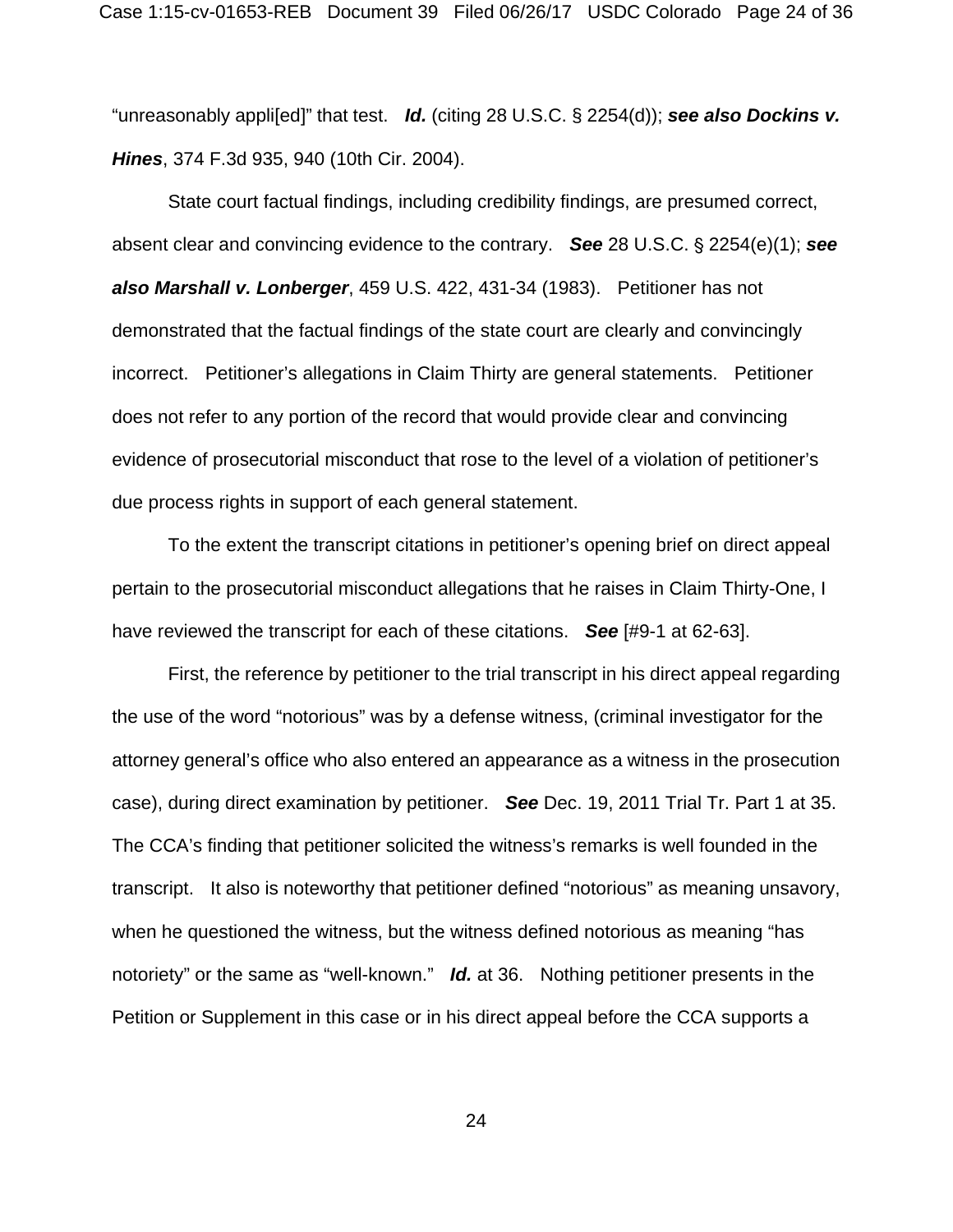finding that the prosecution or "AG" engaged in personal attacks by scurrilous personal attacks, that rendered the entire trial fundamentally unfair.

 The use of the word, "charlatan," as identified by petitioner in his direct appeal, was during the prosecution's closing argument. *See* Dec. 21, 2011 (A.M.) Trial Tr. at 12. The trial court instructed each of the juror's that the closing arguments are not evidence. *See* Dec. 8, 2011 Trial Tr. at 235. Jurors are presumed to follow the instructions given and give less weight to counsel's arguments. *See Weeks v. Angelone*, 528 U.S. 225, 234 (2000); *Boyde v. California*, 494 U.S. 370, 384 (1990) (explaining that "arguments of counsel generally carry less weight with a jury than do instructions from the court").

 Even if the prosecutor's comment was improper, it did not infuse the trial with unfairness and result in a denial of due process of law. The comment was fleeting, based on argument not evidence, and does not provide a basis for finding the jury was unable to fairly judge the evidence in light of the prosecutor's conduct.

 The use of the word, "outrageous," was identified by petitioner in his direct appeal in support of his personal attacks claims, but the claim was not addressed by the CCA because the CCA stated that "[w]e will address only those arguments for which Bruce has provided at least minimal analysis." [#9-8 at 23]. The deferential standards of ' 2254(d), therefore, do not apply. *See Gipson*, 376 F.3d at 1196.

 During the direct examination of a prosecution witness, a special agent with the Colorado Department of Revenue, the witness asserted that it was outrageous that a \$2 million loan did not appear in a bank account for the Active Citizens Together (ACT),  $501(c)(3)$  charity, which had been established by Douglas Bruce, and the only assets at the end of 2005 in the ACT account was \$84,000. Dec. 12, 2011PM Trial Tr. at 149;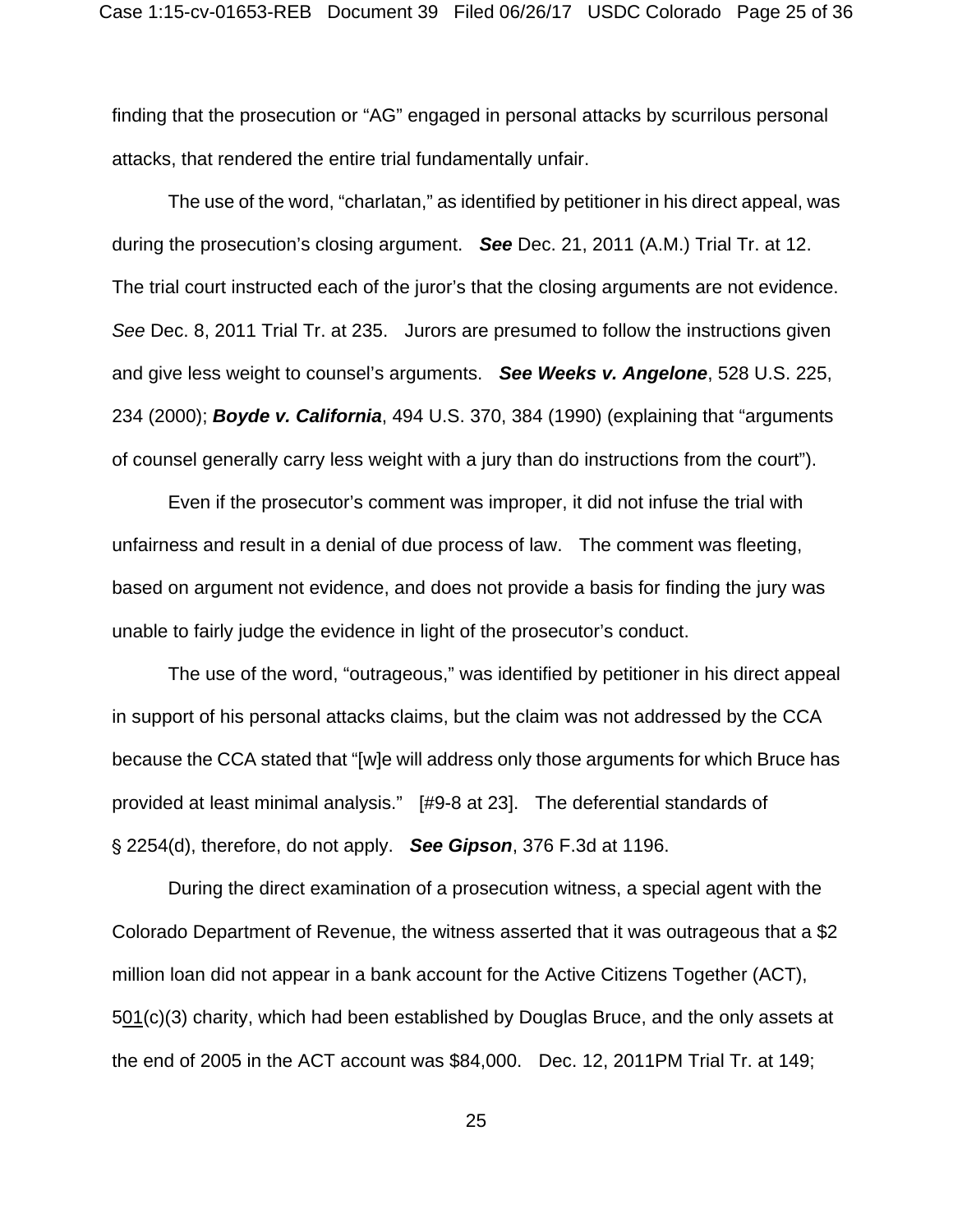Dec. 13, 2011AM at 90-113. The special agent was offered as an expert in the area of accountancy and taxation. Dec. 12, 2011 (P.M.) Trial Tr. at 156. Based on the evidence submitted by the special agent that a \$2 million loan to ACT was not accounted for in ACT's bank account or the charity's tax statement (990 and 990-EZ forms), an inference by an expert witness that this is outrageous would not be inappropriate.

 Even if the comment by the special agent was in some way solicited by the prosecution, based on the evidence, the comment did not infuse the trial with unfairness and result in a violation of petitioner's due process rights.

 The use of the word, "diatribe," was identified by petitioner in his direct appeal in support of his personal attacks claims, but the claim was not addressed by the CCA. The deferential standards of § 2254(d), therefore, do not apply. **See Gipson**, 376 F.3d at 1196. During the cross-examination of petitioner, the prosecution stated that petitioner "was going into [his] diatribe," after the prosecution had asked a question and petitioner had answered but continued to respond. Dec. 20, 2011AM Trial Tr. at 37. The court ordered the word stricken and told petitioner that he had answered the prosecution's question and for the prosecution to go on to the next question. *Id.* The reference to a diatribe was a fleeting statement and being stricken would be disregarded by the jury. The comment did not infuse the trial with unfairness. No violation of petitioner's due process rights occurred due to the diatribe reference.

 The prosecution's reference to the "infamous Dunamis note" during the cross-examination of petitioner also was a fleeting statement and did not infuse the trial with unfairness. Dec. 20, 2011 (A.M.) Trial Tr. at 87. This statement did not violate petitioner's due process rights.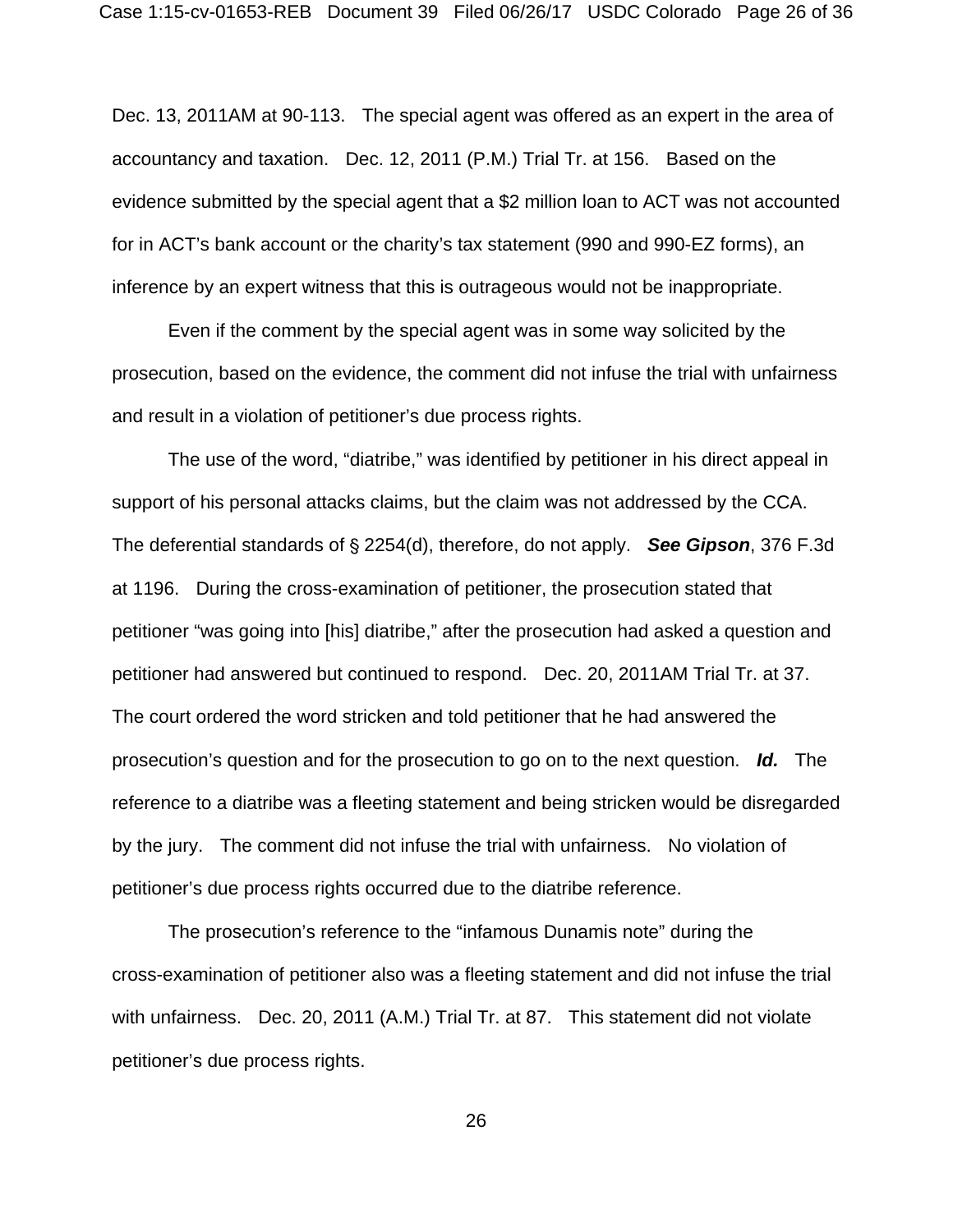Petitioner's other claims that the prosecution improperly referred to (1) a false charge of kicking a photographer; (2) a 2010-11 false political finding that ACT, an entity founded in 2001, should have filed as a campaign committee; and (3) a series of loans made to petitioner's terminally ill mother are also without merit.

 First, petitioner did not raise a specific claim in his direct appeal in state court about the prosecution referring to a 2008 finding by House of Representatives that petitioner had kicked a photographer. [#9-1 at 65-66]. In general, petitioner asserted in his direct appeal that the prosecution on cross-examination of petitioner's witness, who testified to petitioner's honesty, asked the witness if he was aware that the state legislature had censured petitioner. [*Id.*]. The prosecution's question was fleeting and vague. Based on the evidence, the question regarding the censure did not infuse the trial with unfairness and result in a violation of petitioner's due process rights

 The claim regarding the ACT's failure to file as a campaign committee is relevant to the status of ACT and the entity's actions during the time at issue, which petitioner has failed to assert how this information was not directly relevant. As for the loan to petitioner's mother, like the CCA found, petitioner was the one who stated he had loaned money to his mother, and then, when the prosecution responded to petitioner's statement by asking if he had indeed loaned his mother money, petitioner accused the prosecution of saying that he was cheating his mother. Dec. 20, 2011 (A.M.) Trial. Tr. at 53-54. Petitioner invited the questioning. The prosecution's questioning regarding ACT's status and the loans to petitioner's mother are not error, and, therefore, not appropriate to be considered under a plain error evaluation.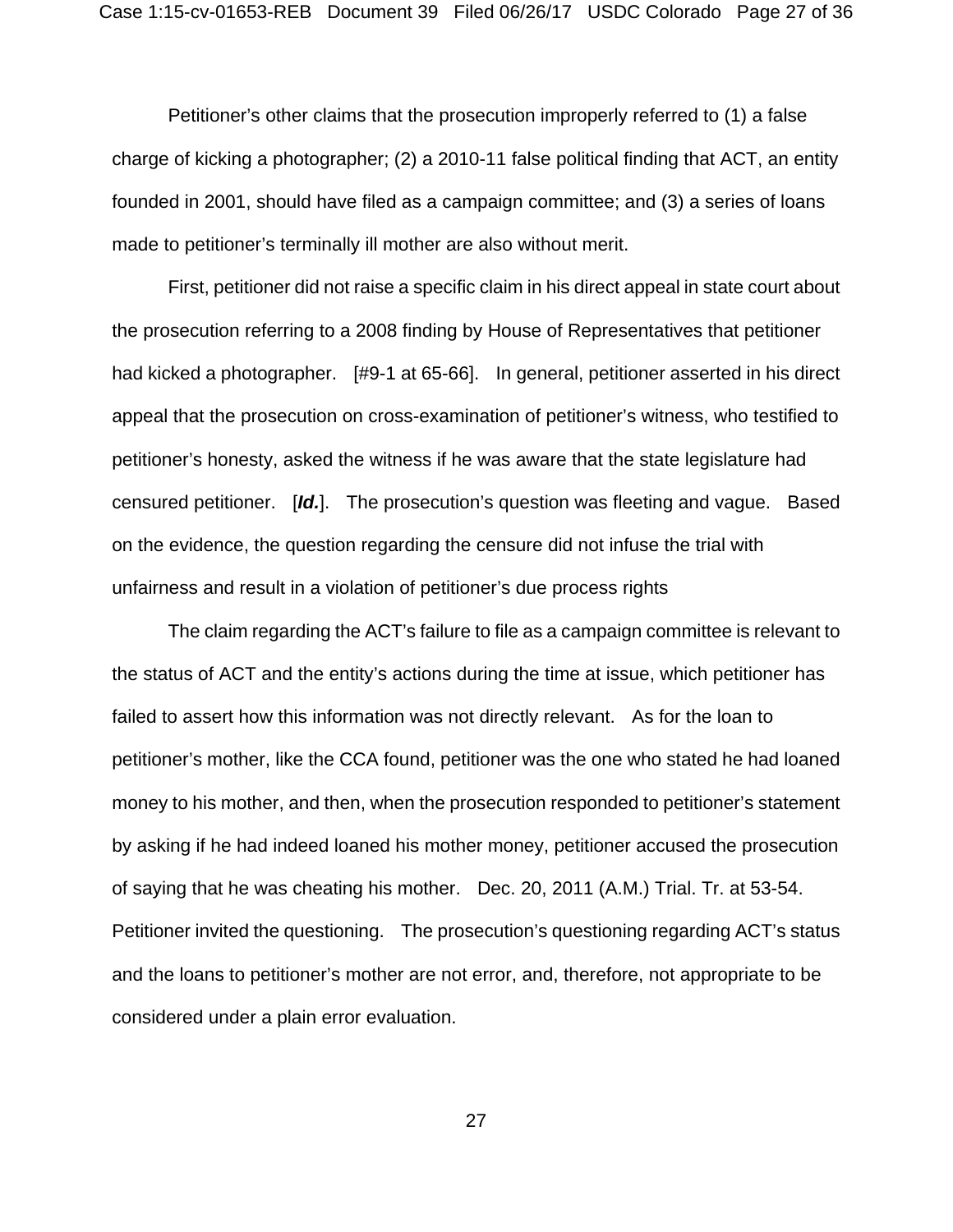Petitioner's final statement in support of Claim Thirty-One that the trial was a "circus," and was an attack on "a political figure who was despised in government circles . . ." fails to present any specific acts of malicious prosecution.

 As for the juggling of balls in front of the jury during the prosecution's rebuttal closing argument, **see** Dec. 21, 2011 Trial Tr. at 44, nothing in the prosecutor's statements or actions manipulated or misstated the evidence. As stated above, the trial court instructed each of the jurors that the closing arguments are not evidence. *See* Dec. 8, 2011 Trial Tr. at 235. Jurors are presumed to follow the instructions given and give less weight to counsel's arguments. *See Weeks*, 528 U.S. at 234; *Boyde*, 494 U.S. at 384 (counsel's arguments generally carry less weight with a jury than do court instructions).

 Even if the prosecutor's comments and actions were improper, the comments did not infuse the trial with unfairness and result in a denial of due process of law. The comments and actions were based on argument not evidence, and do not provide a basis for finding the jury was unable to fairly judge the evidence in light of the prosecutor's conduct.

 I find the CCA correctly determined that the use of the words notorious, charlatan, outrageous, diatribe, and infamous and recitation of any alleged political statements made by petitioner, [#14 at 18], did not so infect the trial with unfairness that petitioner's conviction denied his due process rights. Furthermore, the claims that the petitioner's rights were violated when the prosecution referenced (1) the kicking of photographer; (2) a false political finding regarding ACT's actions; and (3) the loans to petitioner's mother lack merit.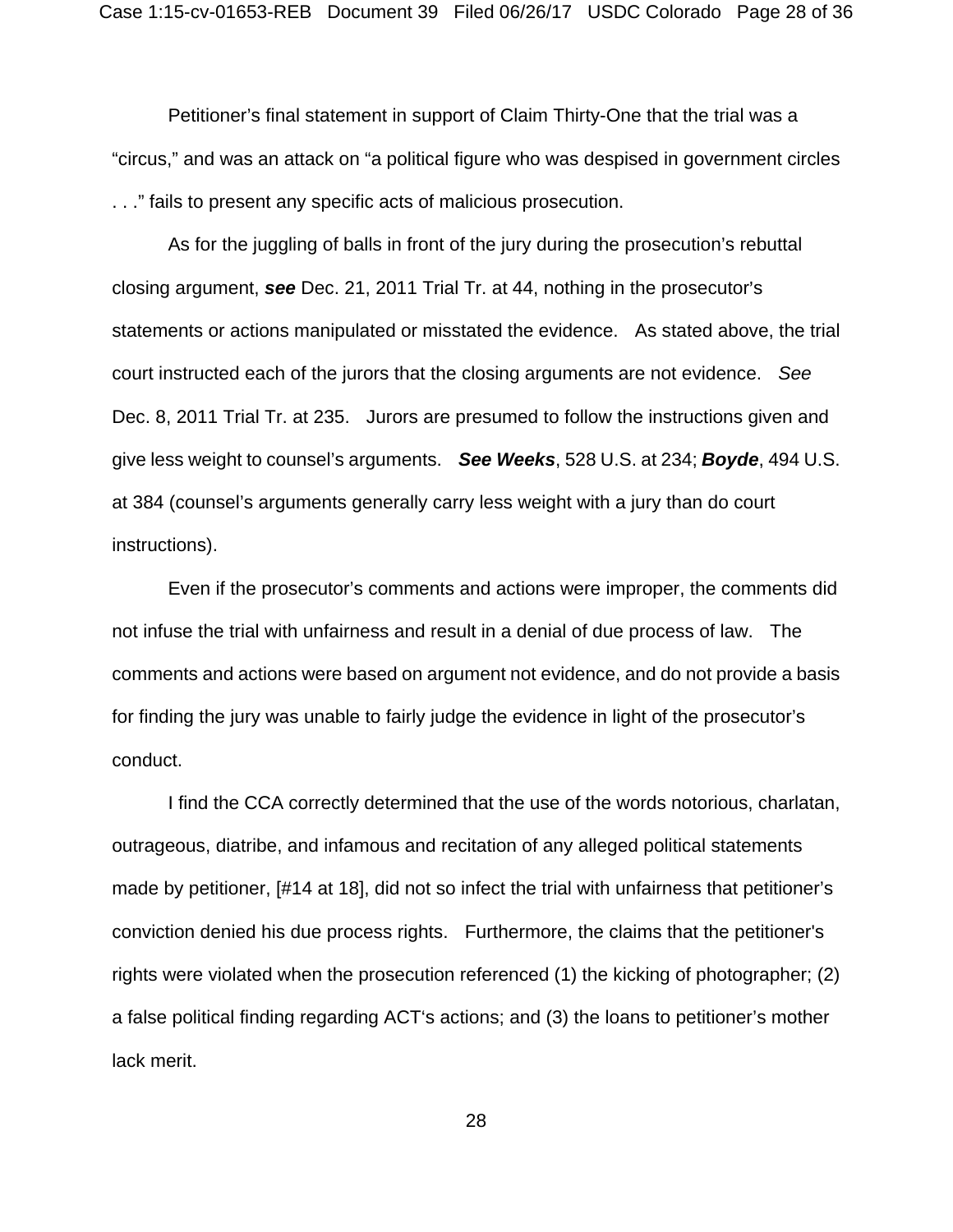Petitioner fails to present clear and convincing evidence based on the trial court record that would invalidate the CCA's finding and would support a finding that the prosecution's comments and actions infused the trial with unfairness and resulted in a denial of due process of law. I find the CCA's decision regarding petitioner's personal attack claims neither resulted in a decision that was contrary to, or involved an unreasonable application of, clearly established federal law, as determined by the Supreme Court of the United States, nor resulted in a decision that was based on an unreasonable determination of the facts in light of the evidence presented in the state court proceeding. Claim Thirty-One, therefore, will be denied for lack of merit.

### **5. Claim Thirty-Two**

Petitioner asserts that the trial court denied petitioner's presentation of character

evidence from two Colorado congressmen. Petitioner, relying on *Peterson v. United* 

*States*, 268 F.2d 87 (10th Cir. 1959), argues that in a case that involves honesty,

character witnesses may not be arbitrarily limited. [#14 at 19].

The CCA addressed Claim Thirty-Two as follows:

VIII. Disallowing Two Character Witnesses

 Bruce next contends that the trial court abused its discretion in ruling that he could not call two of his many character witnesses. We perceive no abuse of discretion.

 "A trial court . . . cannot be considered to have abused its discretion in excluding logically relevant evidence as needlessly cumulative unless its decision, under the circumstances, was manifestly arbitrary, unreasonable, or unfair." *People v. Saiz*, 32 P.3d 441, 448 (Colo. 2001).

 Here, Bruce elicited testimony on his truthful character from two state senators, a former state senate president, and a former naval officer. The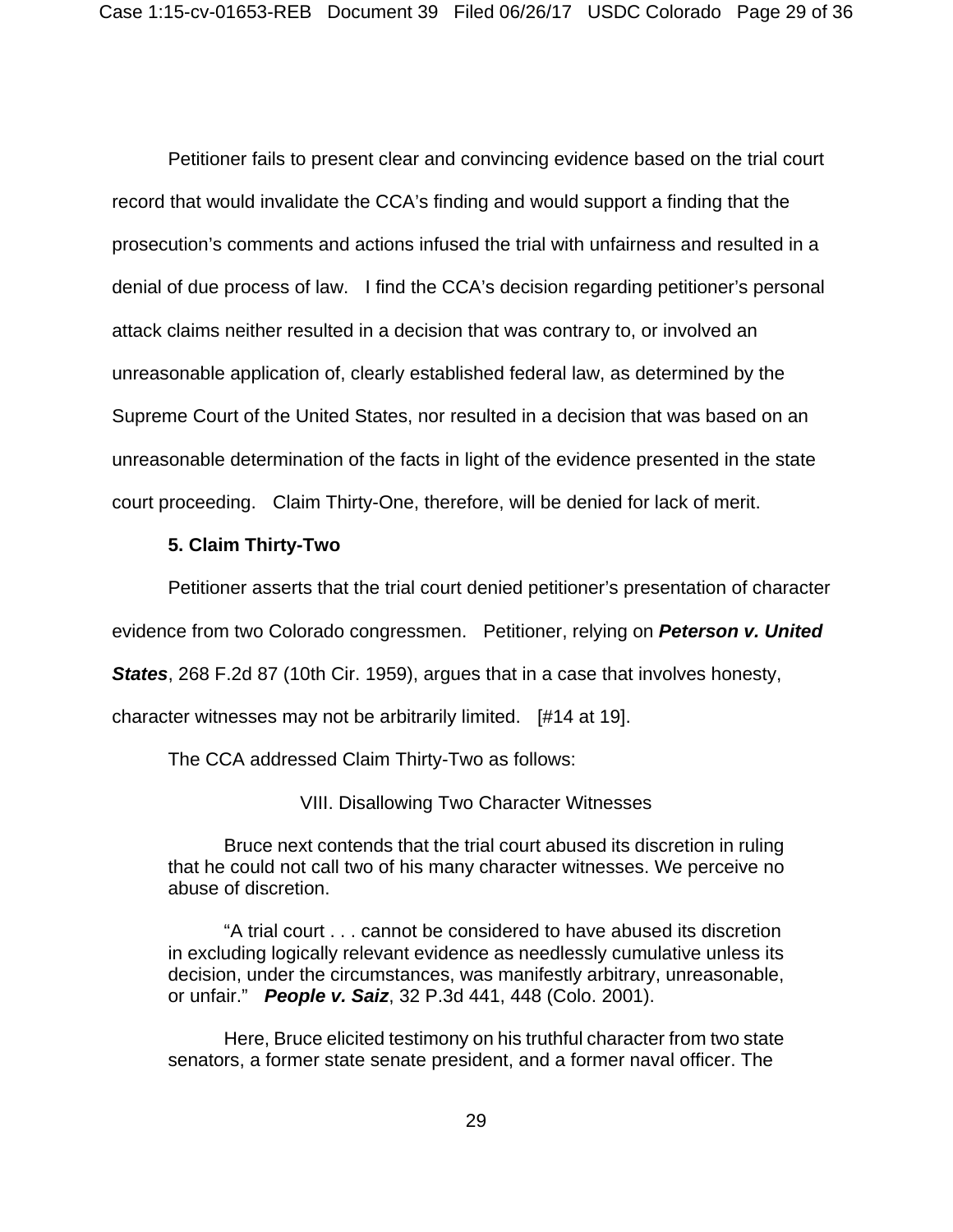court thereafter ruled that Bruce could not call two additional witnesses to testify to his truthful character, reasoning that their testimony would be cumulative. Although Bruce now argues that these two witnesses were more credible than the other four, he made no such argument at trial.

 Accordingly, we conclude that the court acted within its discretion in ruling that the character testimony of the last two witnesses would be cumulative. *See id.* at 448 (concluding that a videotape containing a witness's prior inconsistent statement was necessarily cumulative when the prior inconsistent statement had already been introduced through the uncontested testimony of another witness).

[#9-8 at 30-31].

 "Whether rooted directly in the Due Process Clause of the Fourteenth Amendment or in the Compulsory Process or Confrontation Clauses of the Sixth Amendment, the Constitution guarantees criminal defendants 'a meaningful opportunity to present a complete defense.' " *Crane v. Kentucky*, 476 U.S. 683, 690 (1986) (quoting *California v. Trombetta*, 467 U.S. 479, 485 (1984) (citations omitted). A defendant's right to due process and compulsory process includes the right to present witnesses in his or her own defense. *Washington v. Texas*, 388 U.S. 14, 18-19, (1967). In presenting such testimony, the defendant must comply with established rules of evidence and procedure as required by the state "to assure both fairness and reliability in the ascertainment of guilt and innocence." *Chambers v. Mississippi*, 410 U.S. 284, 302 (1973). A state, however, may not arbitrarily deny a defendant the ability to present testimony that is " '*relevant* and *material*, and . . . *vital* to the defense.' " *United States v. Valenzuela–Bernal*, 458 U.S. 858, 867 (1982) (quoting Washington, 388 U.S. at 16). "The defendant's presentation of evidence is constrained by the twin prongs of relevancy and materiality." *United States v. Solomon*, 399 F.3d 1231, 1239 (10th Cir. 2005).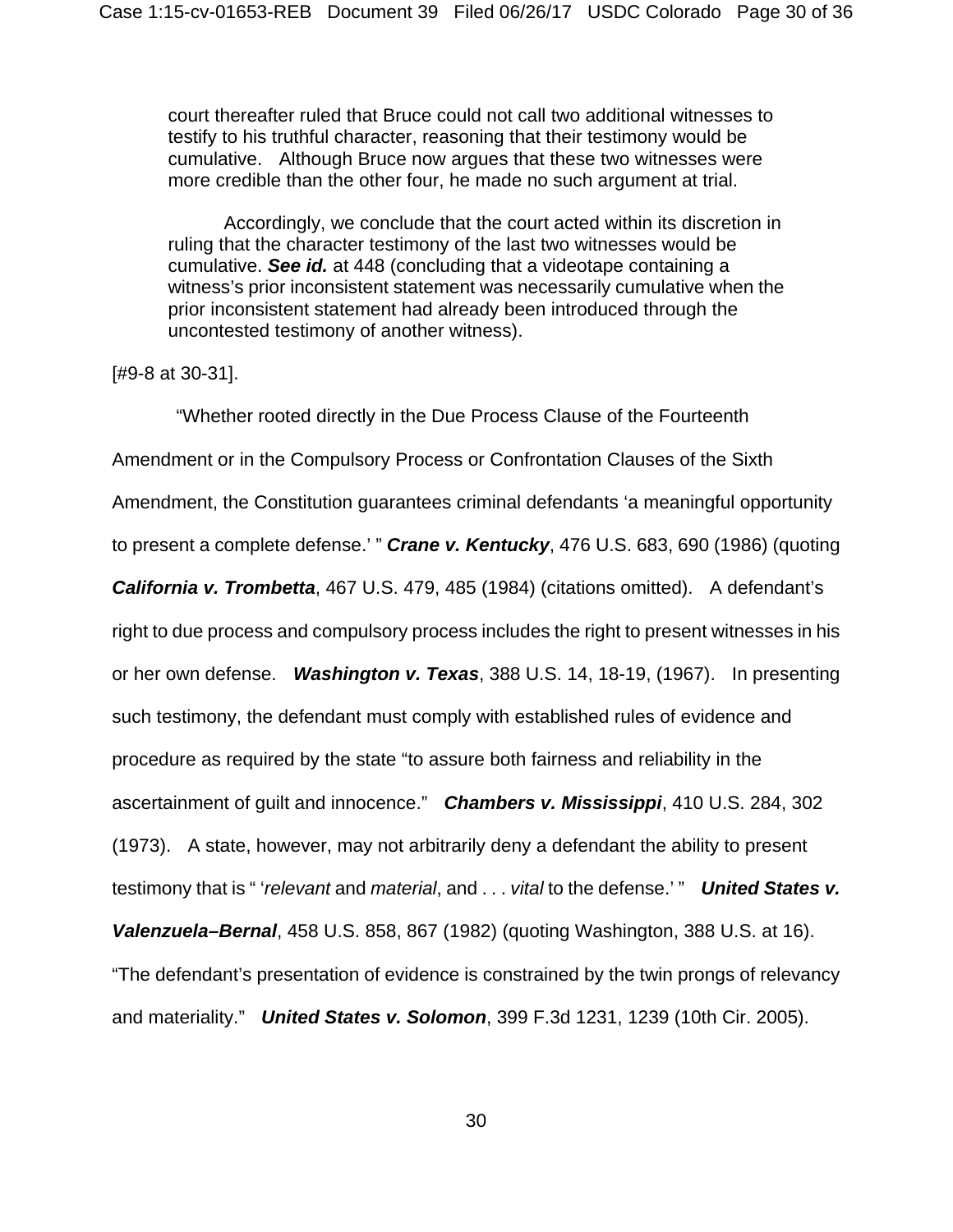"Simply stated, a criminal defendant does not have a constitutional right to present

evidence that is not relevant and not material to his defense." *Id.*

In applying Supreme Court precedent to compulsory process challenges to a trial

court's exclusion of evidence, the Tenth Circuit has undertaken a three-part inquiry. *See*

*Short v. Sirmons*, 472 F.3d 1177, 1186 (10th Cir. 2006) (citing *United States v.* 

*Wooten*, 377 F.3d 1134, 1141 (10th Cir. 2004); *Richmond v. Embry*, 122 F.3d 866, 872

(10th Cir.1997)). In *Short*, the Tenth Circuit stated that

we examine whether the excluded testimony was relevant. If so, we ask "whether the state's interest in excluding the evidence outweighed [the defendant's] interest in its admittance." *Richmond,* 122 F.3d at 872. Finally, we consider "whether the excluded testimony was material, whether the excluded testimony was of such an exculpatory nature that its exclusion affected the trial's outcome." *Id.* These "three factors merely guide the district court and do not dictate the bounds of the court's discretion." *United States v. Russell*, 109 F.3d 1503, 1511 (10th Cir.1997).

472 F.3d at 1186.

 At issue here is the trial court's denial of character evidence by two Colorado congressmen, because the court found the evidence would be cumulative. During petitioner's presentation of his defense, the trial court found that petitioner had four witnesses who addressed petitioner's honesty and integrity and any additional witnesses on the topic would be a waste of time. Dec. 16, 2011 A.M. Trial Tr. at 126-27. The trial court told petitioner that going forward he may call other witnesses "who are other than character witnesses." *Id.* at 127. In his arguments on direct appeal in support of this claim, petitioner contends that the four character witnesses he was allowed to call were heavily challenged and the two congressmen he was unable to call would have held up better under cross-examination and if he had been notified previously he would have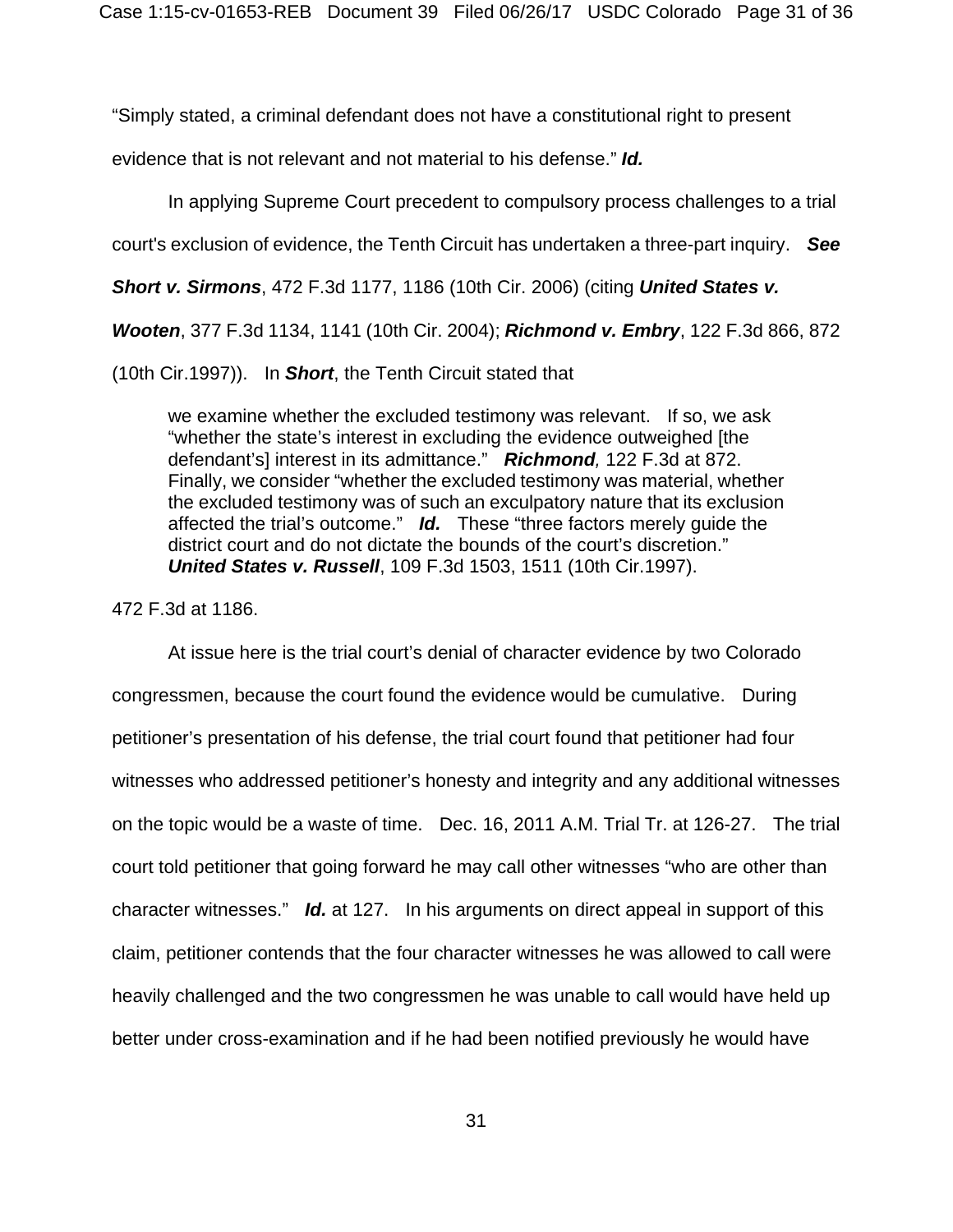called the two congressmen in place of the other character witnesses who testified. [#9-1 at 68-69].

 Even if petitioner had supported Claim Thirty-Two in this action with the arguments he presented on direct appeal, the claim would still be subject to dismissal. Nothing in the direct appeal or in this action states what material testimony the two congressmen would have presented and how the testimony was of such an exculpatory nature that its exclusion would have affected the trial's outcome.

 Petitioner fails to present clear and convincing evidence based on the trial court record that would invalidate the CCA's finding and would support a finding that the denial of the congressmen's character witness testimony was a violation of his constitutional rights, in particular his Sixth or Fourteenth Amendment rights. I find the CCA's decision regarding the denial of the congressmen's testimony neither resulted in a decision that was contrary to, or involved an unreasonable application of, clearly established Federal law, as determined by the Supreme Court of the United States, nor resulted in a decision that was based on an unreasonable determination of the facts. Claim Thirty-Two, therefore, will be denied for lack of merit.

#### **6. Claim Thirty-Three**

 Petitioner asserts that the trial court denied him re-direct of his own testimony in violation of his due process and equal protection rights under the Fourteenth Amendment. [#14 at 19]. Petitioner further asserts that he was not allowed to address issues raised by the prosecution on cross-examination. [*Id.*]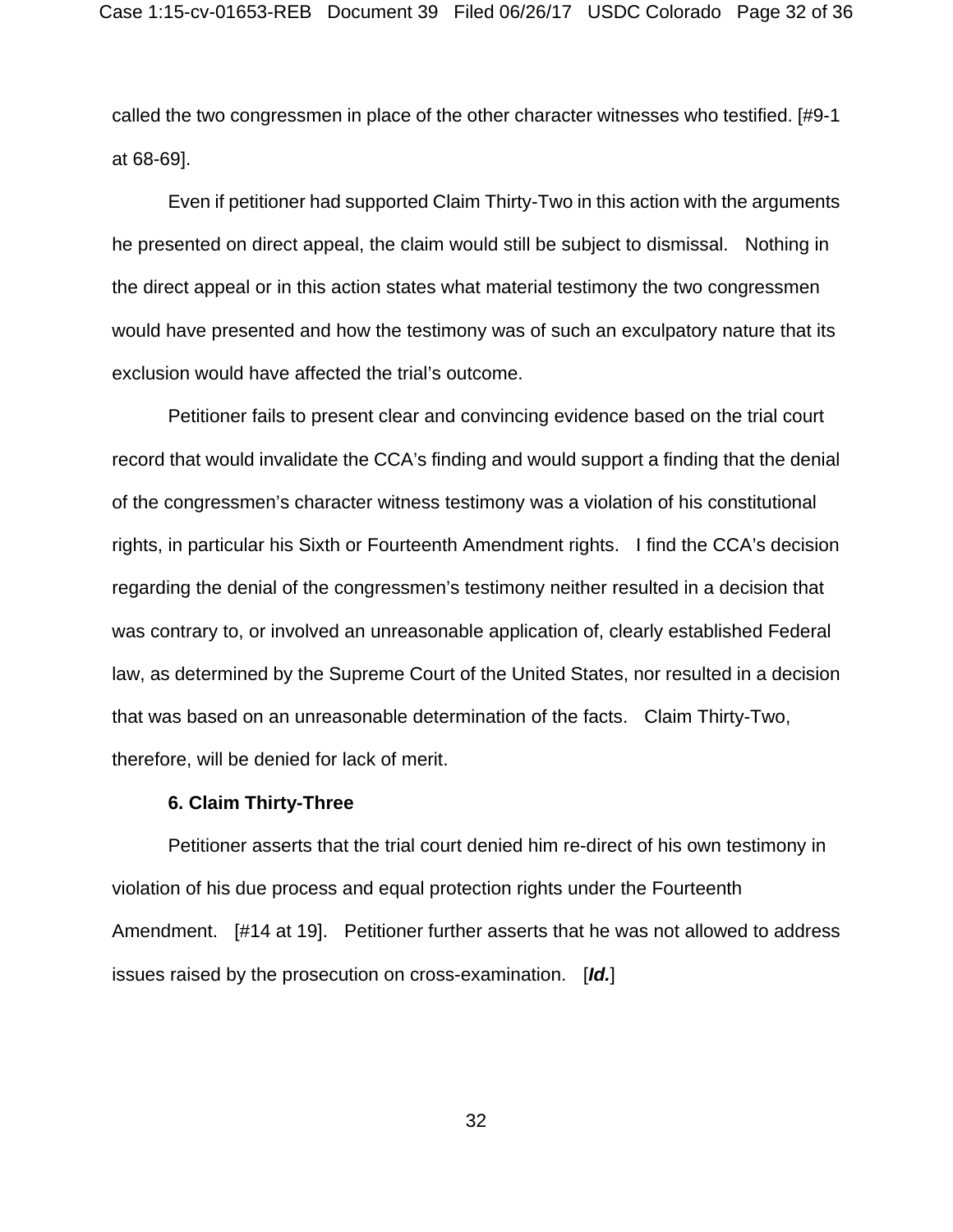The CCA addressed this claim as follows:

### IX. Redirect Examination

 Finally, Bruce contends that the trial court abused its discretion in precluding him from conducting redirect examination of himself. We disagree.

 A trial court has discretion to determine the scope and limits of redirect examination. *People v. Rodriguez*, 209 P.3d 1151, 1161 (Colo. App. 2008), *aff'd*, 238 P.3d 1283 (Colo. 2010). The court also has discretion over the order of proof at trial, and courts are given wide latitude in deciding such matters. *People v. Walden*, 224 P.3d 369, 376 (Colo. App. 2009); *see also* CRE 611(a) ("The court shall exercise reasonable control over the mode and order of interrogating witnesses and presenting evidence so as to (1) make the interrogation and presentation effective for the ascertainment of the truth, (2) avoid needless consumption of time, and (3) protect witnesses from harassment or undue embarrassment.").

 Here, during Bruce's cross-examination, the court stated that it was not going to allow him to conduct a redirect examination of himself because he had been "redirecting constantly" while answering the prosecution's questions. The court further explained that Bruce would be given the opportunity to answer the prosecution's questions "fully" during cross-examination.

 At the conclusion of Bruce's cross-examination, the court advised the jury as follows:

Ladies and gentlemen, during cross-examination the Court allowed Mr. Bruce to fully answer all questions, even though often times the information was not responsive to the question. I informed Mr. Bruce during that examination that I would allow him to answer all of those questions, and as such, the Court is not going to allow redirect.

 We conclude that the court's ruling was within its discretion to control the mode and order of interrogating witnesses. *See Walden*, 224 P.3d at 376. Specifically, because the court allowed Bruce to conduct what was, in effect, a redirect examination of himself while answering questions posed on cross-examination, we perceive no abuse of discretion in the court's decision not to allow Bruce to conduct further redirect examination.

[#9-8 at 31-33].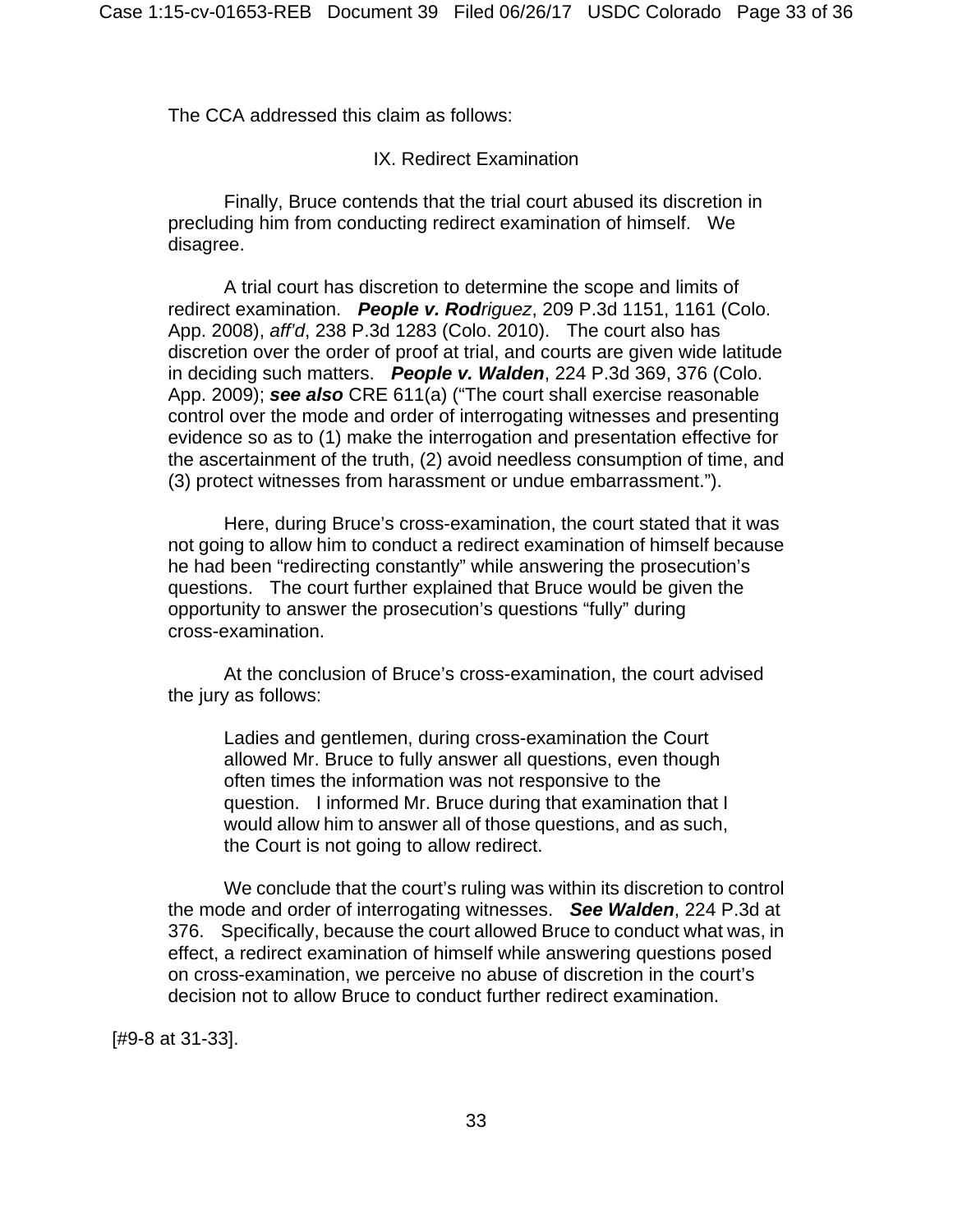Every criminal defendant has a constitutional right to testify at trial in his own behalf. *Rock v. Arkansas*, 483 U.S. 44, 51-52 (1987). *Rock* further finds that "[l]ogically included in the accused's right to call witnesses whose testimony is 'material and favorable to his defense,' [citation omitted], is a right to testify himself, should he decide it is in his favor to do so." *Id.* at 52. The right to testify, however, is not without limitation. *Id.* at 55. "[R]estrictions of a defendant's right to testify may not be arbitrary or disproportionate to the purposes they are designed to serve." *Id.* at 56. The interests served must justify the limitation imposed. *Id.*

 First, petitioner has failed in both his direct appeal and in this action to identify what he would have presented in his redirect testimony. Second, nothing in the trial record supports petitioner's conclusory claim that he was denied his fundamental right to testify. Petitioner's direct testimony included at least 193 pages of transcript and covered at least a day of trial. Dec. 19, 2011 Trial Tr. Part I at 81-114; Dec. 19, 2011 Trial Tr. Part II at 4-56; Dec. 2011 Trial Tr. Part III at 5-95; Dec. 20, 2011 A.M. Trial Tr. at 4-17. As found by the CCA, after the prosecution completed the cross-examination of petitioner, the trial court announced that because petitioner was allowed to fully answer all questions, even though the answer often was nonresponsive, there would be no redirect by petitioner. Dec. 20, 2011 Trial Tr. (P.M.) at 12.

 Based on petitioner's lengthy narrative on direct and his constant redirect during the cross-examination, petitioner was given sufficient opportunity to present his testimony and to rebut the prosecution's cross. Therefore, the limitation on scope of testimony was neither arbitrary nor disproportionate to the interests of the efficient administration of the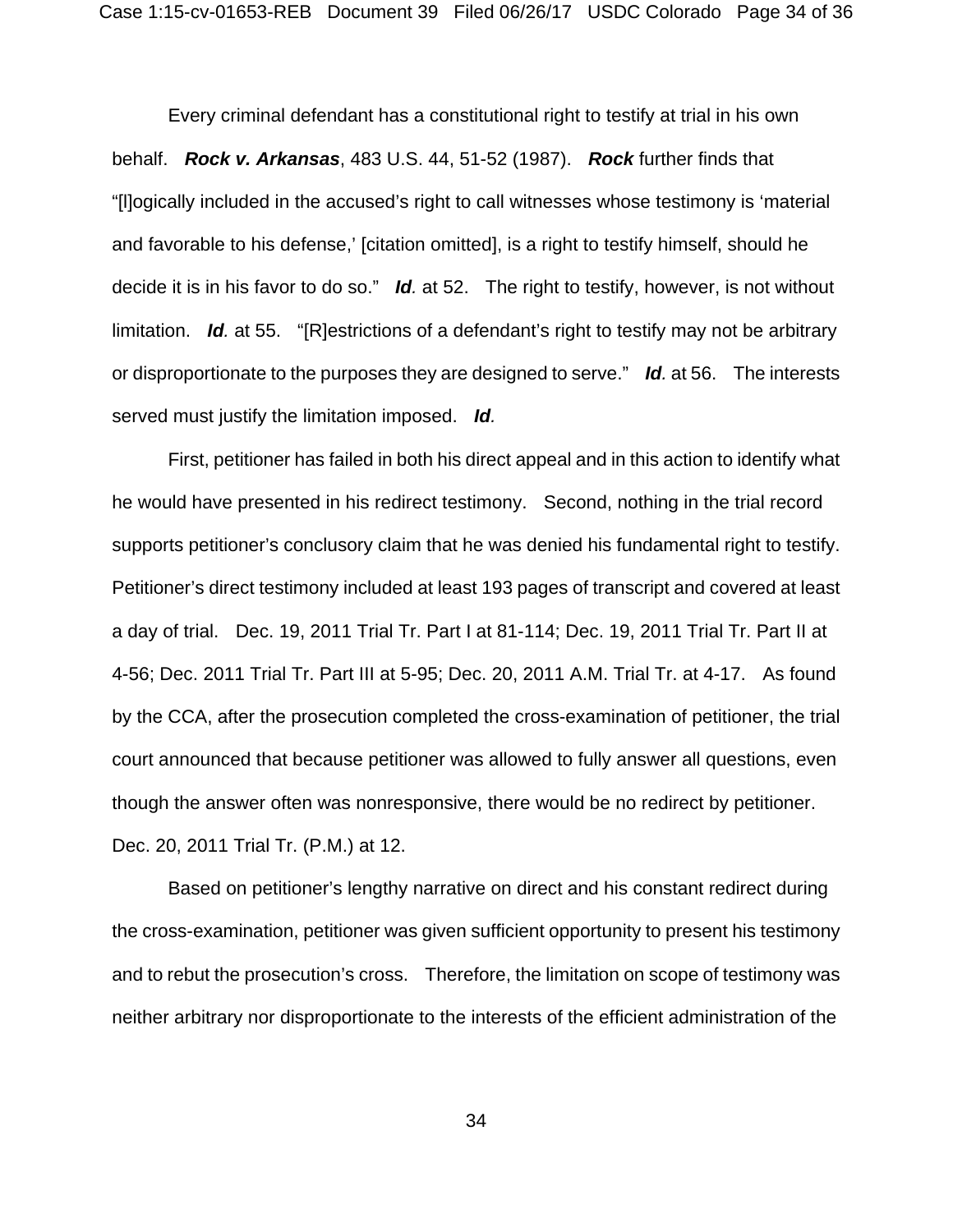case, *Rock*, 483 U.S. at 55-56, nor was it contrary to or an unreasonable application of federal law. 28 U.S.C. § 2254(d); *see Williams*, 529 U.S. at 404-05.

 Petitioner has failed to present clear and convincing evidence based on the trial court record that would invalidate the CCA's finding and would support a finding that the denial of his redirect testimony was a violation of his right to testify. I find the CCA's decision regarding the denial of the redirect testimony neither resulted in a decision that was contrary to, or involved an unreasonable application of, clearly established federal law, as determined by the Supreme Court of the United States, nor resulted in a decision that was based on an unreasonable determination of the facts. Claim Thirty-Three, therefore, will be denied for lack of merit.

#### **III. ORDERS**

#### **THEREFORE, IT IS ORDERED** as follows:

1. That the *pro se* **Amended Petition under 28 U.S.C.** ' **2254 for Writ of Habeas Corpus by a Person in State Custody** [#13] and the **Amended Section 2254 Petition and Attachments** [#14] both are **DENIED**;

2. That this case is **DISMISSED WITH PREJUDICE**;

3. That there is no basis on which to issue a certificate of appealability pursuant to 28 U.S.C.  $\S$  2253(c); and

4. That leave to proceed *in forma pauperis* on appeal is denied. I certify pursuant to 28 U.S.C.  $\S$  1915(a)(3) that any appeal from this Order is not taken in good faith, and, therefore, *in forma pauperis* status is denied for the purpose of appeal. *See Coppedge v. United States*, 369 U.S. 438 (1962). If petitioner files a notice of appeal

he must also pay the full \$505 appellate filing fee or file a motion to proceed *in forma*